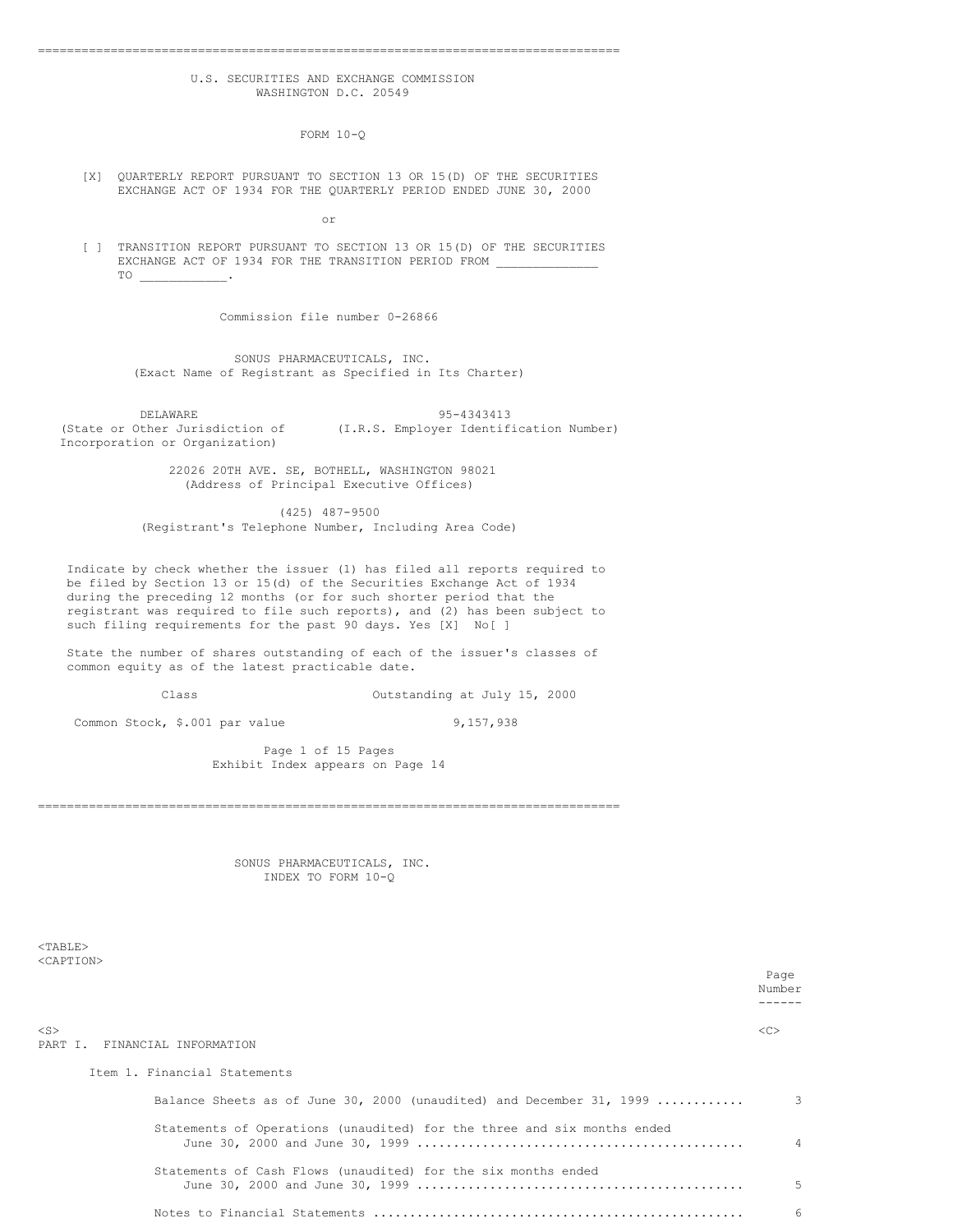|                            | Item 2. Management's Discussion and Analysis of Financial Condition and | $7\overline{ }$ |
|----------------------------|-------------------------------------------------------------------------|-----------------|
|                            |                                                                         | 11              |
| PART II. OTHER INFORMATION |                                                                         |                 |
|                            |                                                                         | 12              |
|                            |                                                                         |                 |
|                            | Items 2, 3 and 5 are not applicable and therefore have been omitted.    |                 |
| $\langle$ /TABLE>          |                                                                         | 1.5             |

PART I. FINANCIAL INFORMATION

ITEM 1. FINANCIAL STATEMENTS

SONUS PHARMACEUTICALS, INC. BALANCE SHEETS

2

<TABLE> <CAPTION>

| NUZIL LEUIV                                                                                                                            | JUNE 30,<br>2000                            | DECEMBER 31,<br>1999                                                                                                                                                                                                                                                                                                                                                                                                                                                                                   |
|----------------------------------------------------------------------------------------------------------------------------------------|---------------------------------------------|--------------------------------------------------------------------------------------------------------------------------------------------------------------------------------------------------------------------------------------------------------------------------------------------------------------------------------------------------------------------------------------------------------------------------------------------------------------------------------------------------------|
|                                                                                                                                        | ------------<br>(UNAUDITED)                 | ------------                                                                                                                                                                                                                                                                                                                                                                                                                                                                                           |
| $<$ S $>$                                                                                                                              | <<                                          | $<$ C $>$                                                                                                                                                                                                                                                                                                                                                                                                                                                                                              |
| <b>ASSETS</b>                                                                                                                          |                                             |                                                                                                                                                                                                                                                                                                                                                                                                                                                                                                        |
| Current assets:<br>Cash, cash equivalents and marketable securities                                                                    | \$17,344,044<br>354,421                     | \$16,804,486<br>422,851                                                                                                                                                                                                                                                                                                                                                                                                                                                                                |
|                                                                                                                                        | -------------                               | ____________                                                                                                                                                                                                                                                                                                                                                                                                                                                                                           |
|                                                                                                                                        | 17,698,465                                  | 17, 227, 337                                                                                                                                                                                                                                                                                                                                                                                                                                                                                           |
| Equipment, furniture and leasehold improvements, net of<br>accumulated depreciation of $$3,396,614$ and $$3,179,956$                   | 649,949                                     | 861,434                                                                                                                                                                                                                                                                                                                                                                                                                                                                                                |
|                                                                                                                                        | ------------                                | ------------                                                                                                                                                                                                                                                                                                                                                                                                                                                                                           |
|                                                                                                                                        | \$18,348,414<br>------------                | \$18,088,771<br>$\begin{array}{cccccccccc} \multicolumn{2}{c}{} & \multicolumn{2}{c}{} & \multicolumn{2}{c}{} & \multicolumn{2}{c}{} & \multicolumn{2}{c}{} & \multicolumn{2}{c}{} & \multicolumn{2}{c}{} & \multicolumn{2}{c}{} & \multicolumn{2}{c}{} & \multicolumn{2}{c}{} & \multicolumn{2}{c}{} & \multicolumn{2}{c}{} & \multicolumn{2}{c}{} & \multicolumn{2}{c}{} & \multicolumn{2}{c}{} & \multicolumn{2}{c}{} & \multicolumn{2}{c}{} & \multicolumn{2}{c}{} & \multicolumn{2}{c}{} & \mult$ |
| LIABILITIES AND STOCKHOLDERS' EQUITY<br>Current liabilities:                                                                           |                                             |                                                                                                                                                                                                                                                                                                                                                                                                                                                                                                        |
|                                                                                                                                        | \$5,000,000                                 | \$5,000,000                                                                                                                                                                                                                                                                                                                                                                                                                                                                                            |
| Accounts payable and accrued expenses                                                                                                  | 2,662,896                                   | 2,826,169                                                                                                                                                                                                                                                                                                                                                                                                                                                                                              |
| Accrued clinical trial expenses                                                                                                        | 149,292<br>------------                     | 215,102<br>------------                                                                                                                                                                                                                                                                                                                                                                                                                                                                                |
| Total current liabilities                                                                                                              | 7,812,188                                   | 8,041,271                                                                                                                                                                                                                                                                                                                                                                                                                                                                                              |
| Commitments and contingencies Stockholders' equity:<br>Preferred stock; \$.001 par value;<br>5,000,000 authorized; no shares issued or |                                             |                                                                                                                                                                                                                                                                                                                                                                                                                                                                                                        |
| Common stock; \$.001 par value;<br>30,000,000 shares authorized; 9,157,938 and                                                         |                                             |                                                                                                                                                                                                                                                                                                                                                                                                                                                                                                        |
| 8,989,225 shares issued and outstanding at                                                                                             |                                             |                                                                                                                                                                                                                                                                                                                                                                                                                                                                                                        |
| June 30, 2000 and December 31, 1999, respectively                                                                                      | 37,719,736                                  | 37, 142, 965                                                                                                                                                                                                                                                                                                                                                                                                                                                                                           |
| Accumulated other comprehensive loss                                                                                                   | (27, 165, 799)<br>(17, 711)                 | (27, 071, 604)<br>(23, 861)                                                                                                                                                                                                                                                                                                                                                                                                                                                                            |
| Total stockholders' equity                                                                                                             | ____________<br>10,536,226<br>------------- | ------------<br>10,047,500                                                                                                                                                                                                                                                                                                                                                                                                                                                                             |
|                                                                                                                                        |                                             | ------------                                                                                                                                                                                                                                                                                                                                                                                                                                                                                           |
| Total liabilities and stockholders' equity                                                                                             | \$18,348,414<br>------------                | \$18,088,771<br>============                                                                                                                                                                                                                                                                                                                                                                                                                                                                           |

 $<$ /TABLE $>$ 

See accompanying notes.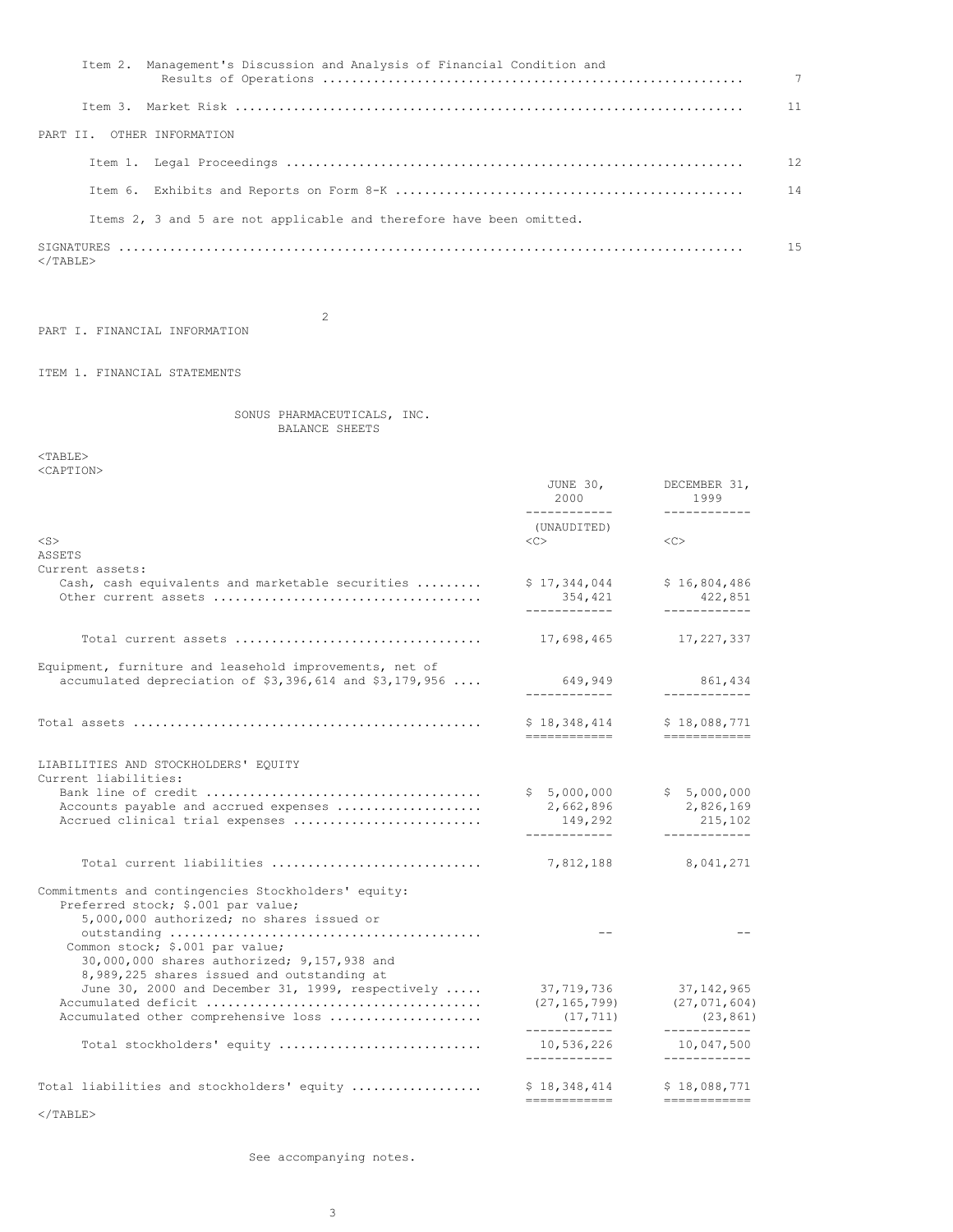### SONUS PHARMACEUTICALS, INC. STATEMENTS OF OPERATIONS (UNAUDITED)

<TABLE> <CAPTION>

|                                                                        | THREE MONTHS<br>ENDED JUNE 30,<br>------------------------------ |                                        | SIX MONTHS<br>ENDED JUNE 30,<br>------------------------ |      |
|------------------------------------------------------------------------|------------------------------------------------------------------|----------------------------------------|----------------------------------------------------------|------|
|                                                                        | 2000                                                             | 1999<br>------------------------------ | 2000<br>_____________                                    | 1999 |
| $- - - - -$<br>$<$ S $>$                                               | $<<$ $<$ $>$                                                     | <<                                     | <<                                                       | <<   |
| Revenues:<br>Collaborative agreements                                  | $\mathfrak{S}$<br>and the state of the                           | \$350,000                              | $\mathsf{S}$<br>$\sim$ $-$                               | \$   |
| 2,050,000<br>Royalty revenue                                           | 44,969                                                           | $- -$                                  | 44,969                                                   |      |
| $- - - - -$                                                            | ___________<br>44,969                                            | ____________                           | ___________                                              |      |
| Total revenue<br>2,050,000                                             | -----------                                                      | 350,000<br>___________                 | 44,969<br>------------                                   |      |
| $- - - - - -$                                                          |                                                                  |                                        |                                                          |      |
| Operating expenses:<br>3, 191, 481                                     |                                                                  |                                        |                                                          |      |
| General and administrative  1,136,107 1,872,607 2,521,288<br>3,583,244 |                                                                  |                                        |                                                          |      |
| $- - - -$                                                              | -----------                                                      | ____________                           | ------------                                             |      |
| 6,774,725                                                              |                                                                  | 3,574,209                              | 4,899,947                                                |      |
| -----                                                                  |                                                                  | ------------                           | -----------                                              |      |
| 0 (4,854,978) (3,224,209) (4,854,978) (2,379,227)<br>(4, 724, 725)     |                                                                  |                                        |                                                          |      |
| Other income (expense):<br>Interest income                             | 196,889                                                          | 123,676                                | 352,595                                                  |      |
| 292,192<br>Interest expense                                            | (12, 153)                                                        | (22, 244)                              | (18, 750)                                                |      |
| (71, 480)<br>Other income                                              | 4,250,000                                                        | $   \sim$                              | 4,250,000                                                |      |
|                                                                        | -----------                                                      | ___________                            |                                                          |      |
| -----                                                                  |                                                                  |                                        |                                                          |      |
| (4, 504, 013)                                                          |                                                                  |                                        | (271, 133)                                               |      |
| Income taxes                                                           | $\qquad \qquad -$                                                | $- -$                                  | (176, 939)                                               |      |
|                                                                        | -----------                                                      |                                        | ------------                                             |      |
| Net income $(\text{loss})$<br>\$(4, 504, 013)                          | \$2,055,509<br>------------                                      | \$ (3, 122, 777)<br>-----------        | (94, 194)<br>Ş<br>-----------                            |      |
| ===========                                                            |                                                                  |                                        |                                                          |      |
| Net income (loss) per common share:                                    |                                                                  |                                        |                                                          |      |
| (0.52)                                                                 | 0.22<br>\$.                                                      | \$<br>(0.36)                           | \$<br>(0.01)                                             | \$   |
| (0.52)                                                                 | \$<br>0.22                                                       | \$<br>(0.36)                           | \$<br>(0.01)                                             | \$.  |
| Shares used in computation of per share amounts:                       | 9,155,897                                                        | 8,741,513                              | 9,112,787                                                |      |
| 8,687,423<br>8,687,423<br>$<$ /TABLE>                                  | 9,184,625                                                        | 8,741,513                              | 9,166,712                                                |      |

See accompanying notes.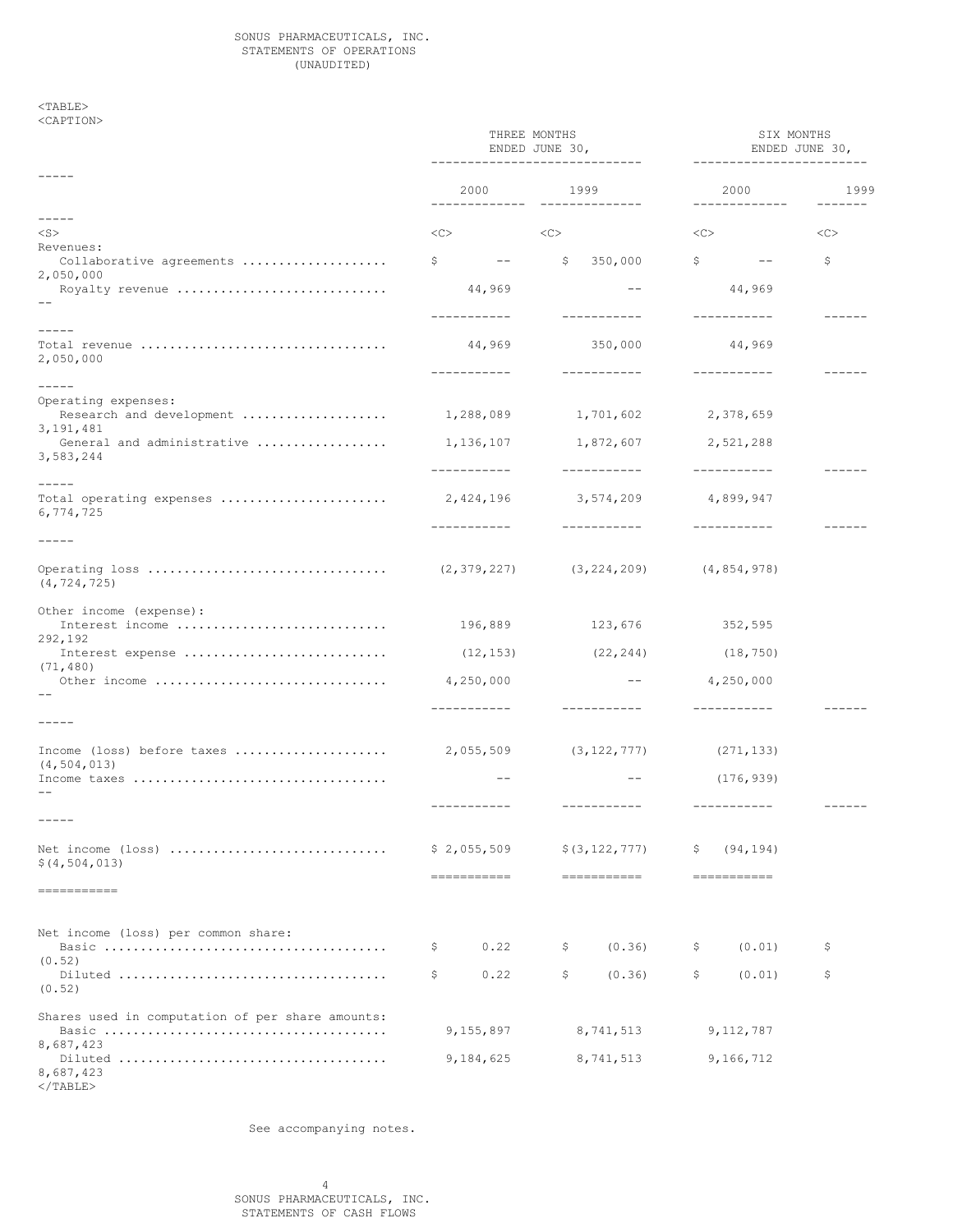<TABLE> <CAPTION>

|                                                                                        | SIX MONTHS ENDED JUNE 30,<br>--------------------------------- |                              |
|----------------------------------------------------------------------------------------|----------------------------------------------------------------|------------------------------|
|                                                                                        | 2000<br>----------------                                       | 1999<br>_____________        |
| $<$ S $>$                                                                              | $<\infty$                                                      | <<>                          |
| OPERATING ACTIVITIES:                                                                  |                                                                |                              |
| Adjustments to reconcile net loss to net cash used in<br>operating activities:         | (94, 194)<br>\$                                                | \$(4, 504, 013)              |
| Depreciation and amortization                                                          | 216,657                                                        | 385,664                      |
| Amortization of premium (discount) on marketable securities.                           | $---$                                                          | 104,540                      |
| Realized gain on marketable securities<br>Changes in operating assets and liabilities: | $---$                                                          | (1, 708)                     |
|                                                                                        | 68,430                                                         | 192,722                      |
| Accounts payable and accrued expenses                                                  | (163, 273)                                                     | 530,616                      |
| Accrued clinical trial expenses                                                        | (65, 810)                                                      | (457, 001)<br>------------   |
| Net cash used in operating activities                                                  | (38, 190)                                                      | (3, 749, 180)                |
| INVESTING ACTIVITIES:                                                                  |                                                                |                              |
| Purchases of equipment, furniture and leasehold improvements                           | (5, 173)                                                       | (39, 098)                    |
| Purchases of marketable securities                                                     | (5, 977, 254)                                                  | (7,682,352)                  |
| Proceeds from sale of marketable securities                                            | 499,995                                                        | 9,618,687                    |
| Proceeds from maturities of marketable securities                                      | 6,899,268<br>____________                                      | 2,049,865<br>------------    |
| Net cash provided by investing activities                                              | 1,416,836                                                      | 3,947,102                    |
| FINANCING ACTIVITIES:                                                                  |                                                                |                              |
| Proceeds from bank line of credit                                                      | 10,000,000                                                     | 10,000,000                   |
| Repayment of bank line of credit                                                       | (10,000,000)                                                   | (10,000,000)                 |
|                                                                                        | $---$                                                          | 30,783                       |
| Repayment of capitalized lease obligations                                             |                                                                | (51, 393)                    |
| Proceeds from issuance of common stock                                                 | 576,771<br>------------                                        | 41,668<br>------------       |
| Net cash provided by financing activities                                              | 576,771<br>____________                                        | 21,058<br>------------       |
| Increase in cash and cash equivalents for the period                                   | 1,955,417                                                      | 218,980                      |
| Cash and cash equivalents at beginning of period                                       | 5,894,194<br>____________                                      | 5,203,925<br>____________    |
| Cash and cash equivalents at end of period                                             | 7,849,611                                                      | 5,422,905                    |
| Marketable securities at end of period                                                 | 9,494,433<br>-------------                                     | 7,643,762<br>------------    |
| Total cash, cash equivalents and marketable securities                                 | \$17,344,044<br>============                                   | \$13,066,667<br>------------ |
| Supplemental cash flow information:                                                    |                                                                |                              |
| Conversion of long-term debt to common stock                                           | \$<br>$--$                                                     | \$2,080,005                  |
|                                                                                        | 13,542<br>\$                                                   | $\mathsf{S}$<br>16,895       |
|                                                                                        | \$<br>$\qquad \qquad -$                                        | S<br>$- -$                   |

 $<$ /TABLE>

See accompanying notes.

# 5 SONUS PHARMACEUTICALS, INC. NOTES TO FINANCIAL STATEMENTS (UNAUDITED)

# 1. BASIS OF PRESENTATION

The unaudited financial statements have been prepared in accordance with generally accepted accounting principles for interim financial information and with the instructions to Form 10-Q. Accordingly, they do not include all of the information and footnotes required to be presented for complete financial statements. The accompanying financial statements reflect all adjustments (consisting only of normal recurring items) which are, in the opinion of management, necessary for a fair presentation of the results for the interim periods presented.

The financial statements and related disclosures have been prepared with the assumption that users of the interim financial information have read or have access to the audited financial statements for the preceding fiscal year. Accordingly, these financial statements should be read in conjunction with the audited financial statements and the related notes thereto included in the Form 10-K for the year ended December 31, 1999 and filed with the SEC on February 29, 2000.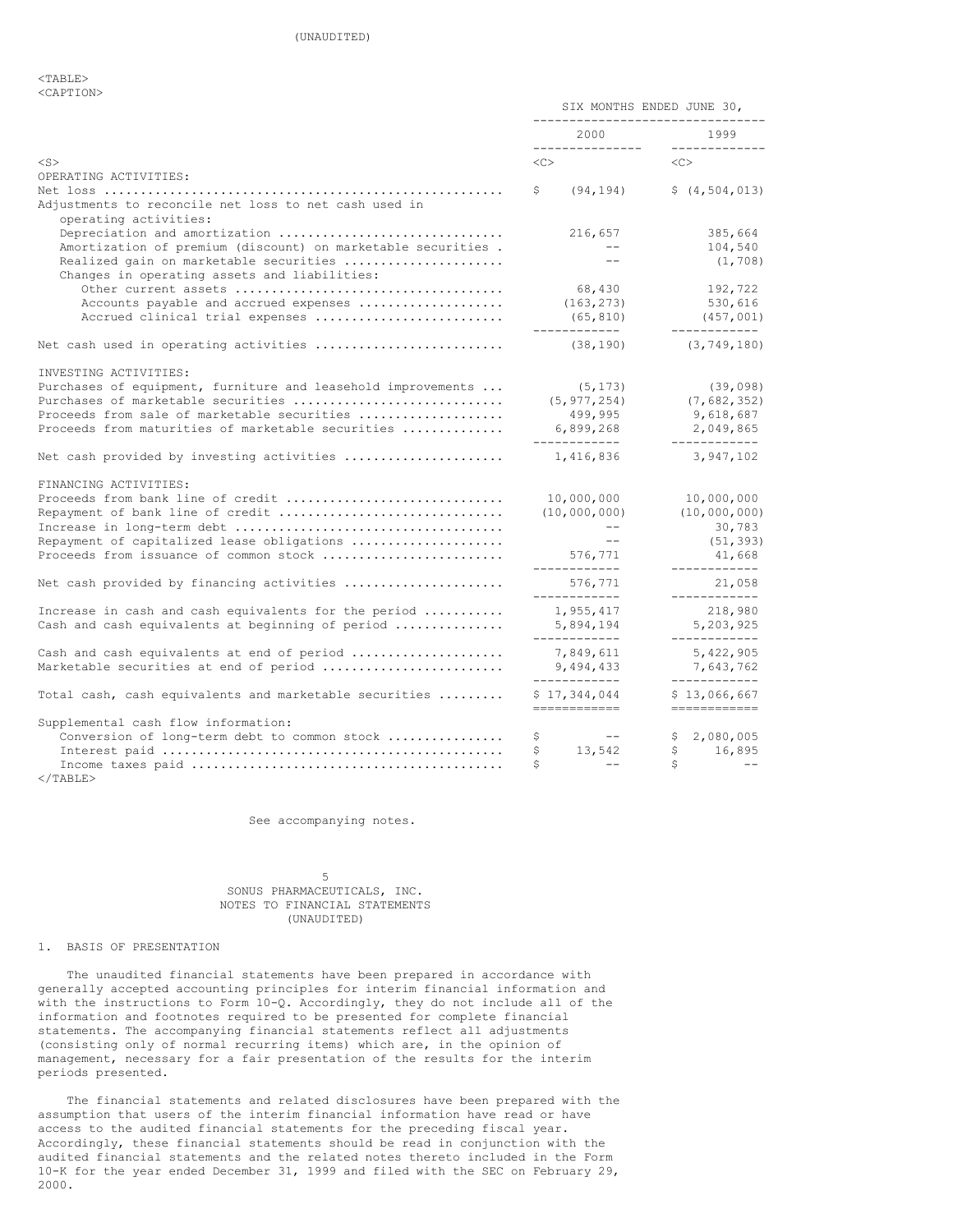#### 2. CONTINGENCIES

The Company has a manufacturing and supply agreement with Abbott Laboratories ("Abbott") for the manufacture of the Company's ultrasound contrast agents. Under this agreement, Abbott will manufacture the Company's first ultrasound contrast product, EchoGen, following FDA approval, if obtained, for a period of two years but in no event later than July 1, 2002.

The Company also has a commercial supply agreement with a third party for certain medical grade raw materials for the Company's initial product in the U.S., EchoGen. The Company is obligated to purchase certain minimum quantities of the material over a five-year period subsequent to U.S. regulatory approval of EchoGen, if obtained.

The Company is also party to certain litigation related to its business. See "Part II. Other Information; Item 1. Legal Proceedings."

6

ITEM 2. MANAGEMENT'S DISCUSSION AND ANALYSIS OF FINANCIAL CONDITION AND RESULTS OF OPERATIONS

### FORWARD-LOOKING STATEMENTS

This report contains certain forward-looking statements within the meaning of Section 27A of the Securities Act of 1933, as amended, and Section 21E of the Securities Exchange Act of 1934, as amended, and we intend that such forward-looking statements be subject to the safe harbors created thereby. Examples of these forward-looking statements include, but are not limited to:

- the submission of applications for and the timing or likelihood of marketing approvals for one or more indications;
- market acceptance of our products;
- our anticipated future capital requirements and the terms of any capital financing;
- our ability to locate and enter into agreements with distributors for U.S. and international territories;
- our ability to identify and enter into acceptable arrangements with alternative sources of supply of EchoGen should Abbott determine not to continue to manufacture EchoGen;
- the progress and results of clinical trials;
- the timing and amount of future contractual payments, revenues and operating expenses; and
- the anticipated outcome or financial impact of legal matters.

While these statements made by us are based on our current beliefs and judgment, they are subject to risks and uncertainties that could cause actual results to vary.

In evaluating such statements, stockholders and investors should specifically consider a number of factors and assumptions, including those discussed in the text of this report and the risk factors detailed from time to time in our other filings with the Securities and Exchange Commission. As discussed in our Annual Report on Form 10-K for the year ended December 31, 1999, actual results could differ materially from those projected in the forward-looking statement as a result of the following factors, among others:

- uncertainty of governmental regulatory requirements and lengthy approval process;
- unproven safety and efficacy of products and uncertainty of clinical trials;
- history of operating losses and uncertainty of future financial results; future capital requirements and uncertainty of
- additional funding;
- dependence on third parties for funding, clinical development and distribution;
- competition and risk of technological obsolescence;
- limited manufacturing experience and dependence on limited contract manufacturers and suppliers;
- lack of marketing and sales experience;
- uncertainty of market acceptance;
- dependence on patents and proprietary rights;
- limitations on third-party reimbursement;
- uncertainty associated with drug delivery technology;
- continued listing on the NASDAQ National Market; and
- dependence on key employees.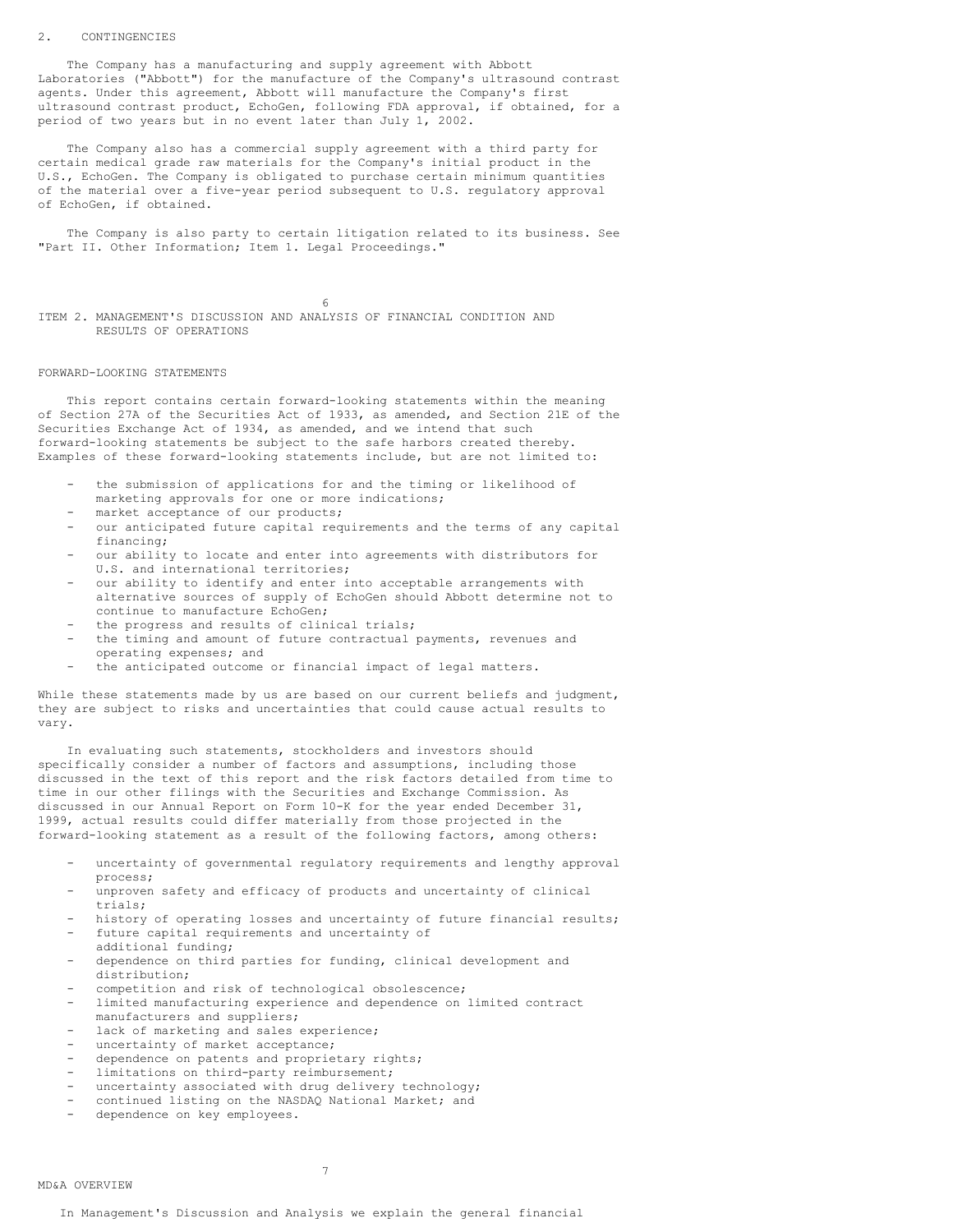condition and the results of operations for our Company, including:

- an overview of our Company's business;
- regulatory progress;
- contractual agreements;
- results of operations and why those results are different from the prior year;
- the capital resources our Company currently has and possible sources of additional funding for future capital requirements; and
- the market risk of our investment portfolio.

# BUSINESS OVERVIEW

Our Company is engaged in the research, development and commercialization of ultrasound contrast agents and drug delivery systems based on our proprietary technology. Our products are being developed for use in the diagnosis and treatment of heart disease, cancer and other debilitating conditions. We have financed our research and development and clinical trials through payments received under contractual agreements, private equity and debt financings, and a public offering of common stock. Clinical trials of our initial ultrasound contrast product under development, EchoGen(R) (perflenapent injectable emulsion), began in January 1994. In 1996, we filed a New Drug Application ("NDA") with the U.S. Food and Drug Administration ("FDA") for EchoGen as well as a Marketing Authorization Application ("MAA") with the European Medicines Evaluation Agency ("EMEA").

#### REGULATORY PROGRESS

#### United States

In April 1999, we received an "approvable letter" from the FDA for EchoGen. The FDA letter gave the conditions that must be satisfied before final approval. In September 1999, we filed a formal response to the conditions of the approvable letter. In March 2000, we received an action letter from the FDA that extended the approvable status for EchoGen. In April 2000, we filed our response to the March action letter. The FDA accepted our filed response as complete for review and has indicated that it will complete its review of our response by the end of October 2000. Although it is inappropriate for us to speculate on the outcome of the FDA review, we believe we have addressed the conditions requested by the FDA. No assurance can be given that the FDA will review the response to the action letter in a timely manner or that the FDA will ultimately approve EchoGen.

# Europe

In March 1998, the EMEA's Committee for Proprietary Medicinal Products ("CPMP") issued a positive opinion on EchoGen for use as a transpulmonary echocardiographic contrast agent in patients with suspected or established cardiovascular disease who have had previous inconclusive non-contrast studies. In July 1998, the EMEA ratified the CPMP recommendation and granted a marketing authorization for EchoGen in the 15 countries of the European Union ("E.U."). During 1998 and 1999, we submitted to the EMEA certain variations of our marketing authorization to bring the manufacturing process and specifications for European product in line with the process and specifications submitted to the FDA for approval in the U.S. Also during 1999, we received notifications that the variations to our marketing license were approved by the EMEA with the final notification received in December 1999.

#### CONTRACTUAL AGREEMENTS

8

In 1999, we entered into a license agreement with Nycomed Imaging AS ("Nycomed") for the cross-license of certain proprietary ultrasound contrast agent technologies. Under the terms of the agreement, we provided Nycomed with an exclusive license to our ultrasound contrast patents except as related to perfluoropentane, the gas we use in our ultrasound contrast products. Under the exclusive license to the patents, Nycomed also has the right to freely sublicense to other companies with a portion of any sublicense fees to be paid to us. In addition, we have a worldwide, non-exclusive license to certain of Nycomed's ultrasound contrast agent patents. We also have the right to sublicense these patents to our collaborative partners. Under the agreement, Nycomed paid us in 1999 a license fee of \$10.0 million. In addition, both companies have agreed to pay royalties to each other based on future sales of our respective ultrasound contrast agents.

Also, under the license agreement, we transferred to Nycomed the responsibilities and legal costs associated with our patent infringement litigation with Molecular Biosystems, Inc. (MBI) and Mallinckrodt Medical Inc. On May 8, 2000, the parties announced a settlement of the patent infringement litigation. The settlement followed a summary judgement by the court which found that MBI and Mallinckrodt infringed certain of our patents and rejected various challenges made by MBI and Mallinckrodt to the validity of those patents. The summary judgement also dismissed the counterclaims filed by MBI and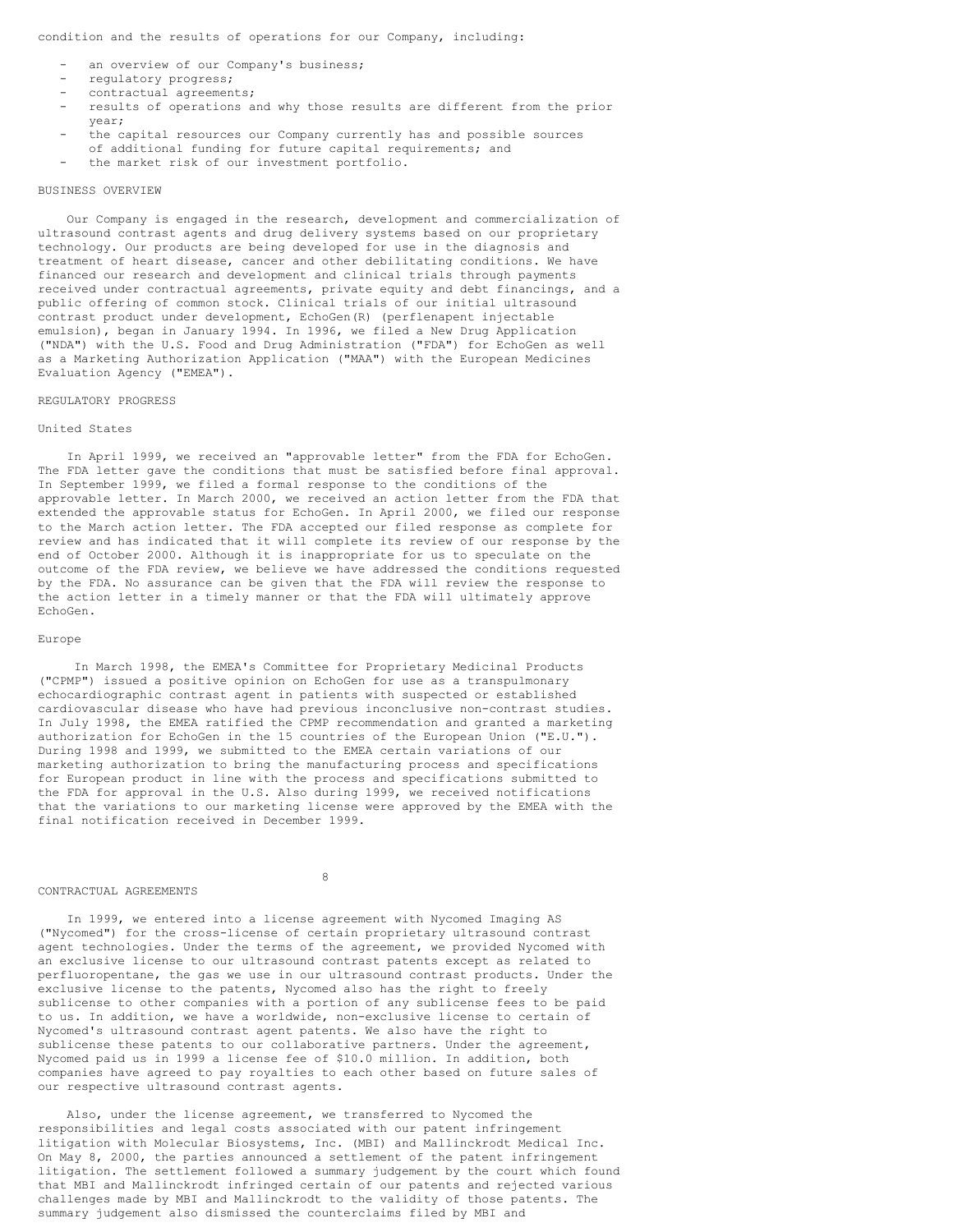Mallinckrodt. Under terms of the settlement, we received a one-time payment of \$2.5 million from Nycomed pursuant to our license agreement with Nycomed. We will also receive royalties on future sales of ultrasound contrast products by MBI, Mallinckrodt and Nycomed in all territories of the world except Japan and nine other Pacific Rim countries. Also, MBI and Mallinckrodt agreed to drop their counterclaims against us. See "Part II. Other Information; Item 1. Legal Proceedings."

In addition to the development of our ultrasound contrast agents, we believe our drug delivery technology can be applied to the formulation of many water insoluble active compounds, which are either currently in use or being investigated as therapeutic agents. Our strategy is to enter into feasibility study agreements with companies who own active compounds, typically large pharmaceutical companies, to confirm that their active compounds can be formulated with our proprietary delivery vehicle, and that the resulting formulation enhances the properties of that drug, including efficacy and toxicity. In December 1999, we entered into our first feasibility study agreement. Under this feasibility study agreement, we have agreed to use our reasonable best efforts to develop new formulations of an active compound and provide them to the pharmaceutical company for further evaluation.

# RESULTS OF OPERATIONS

Our results of operations have varied and will continue to vary significantly and depend on, among other factors:

- timing of payments under contractual and license agreements;
- timing of regulatory approvals;
- entering into additional contractual agreements; and
- timing and costs of clinical trials, legal matters and expenses related to product commercialization.

Revenue in the second quarter of 2000 was \$45,000 compared to \$350,000 in the second quarter of 1999. For the six months ended June 30, 2000, revenue was \$45,000 compared to \$2.1 million for the prior year period. Revenue for the prior year periods were derived from payments received under collaborative agreements with third parties. Revenue in the current period represents royalties payable to us by Nycomed pursuant to our license agreement with Nycomed.

9

Total operating expenses were \$2.4 million for the second quarter of 2000 compared with \$3.6 million for the second quarter of 1999. Total operating expenses for the six months ended June 30, 2000 were \$4.9 million compared to \$6.8 million for the six months ended June 30, 1999. The decrease in operating expenses from the prior year was primarily due to a lower level of research and development and clinical trial spending as well as a reduction in legal costs as a result of the transfer of ongoing patent litigation responsibilities to Nycomed Amersham under the patent license agreement that we entered into with Nycomed in late 1999 and the recent patent litigation settlement announced in May 2000.

We anticipate total operating expenses will increase in future quarters due to ongoing and planned clinical trials to study additional indications for EchoGen and future products and due to higher marketing and administrative expenses as we continue to prepare for commercialization of EchoGen if approved for marketing in the U.S.

Other income in the second quarter of 2000 represents payments received of \$4.25 million from patent litigation and insurance settlements. As part of the settlement of our patent litigation, we received a one-time payment of \$2.5 million from Nycomed pursuant to our license agreement with Nycomed. In a separate matter, we reached an agreement on a pre-existing insurance coverage dispute from which we received a settlement of \$1.75 million.

Interest income, net of interest expense, was \$185,000 for the second quarter of 2000 compared with \$101,000 for the same period of the prior year and \$334,000 and \$221,000 for the six months ended June 30, 2000 and 1999, respectively. The increase in net interest income was primarily due to higher levels of invested cash in 2000. In addition, we incurred lower levels of interest expense in 2000 as approximately \$2.1 million of long-term debt payable to Abbott was converted into common stock in June 1999.

In the first quarter of 2000, we received a refund in the amount of \$176,939 for international withholding taxes paid in 1995.

# LIQUIDITY AND CAPITAL RESOURCES

We have historically financed operations with payments from contractual agreements with third parties, proceeds from equity financings and a bank line of credit. At June 30, 2000, we had cash, cash equivalents and marketable securities of \$17.3 million compared to \$16.8 million at December 31, 1999. The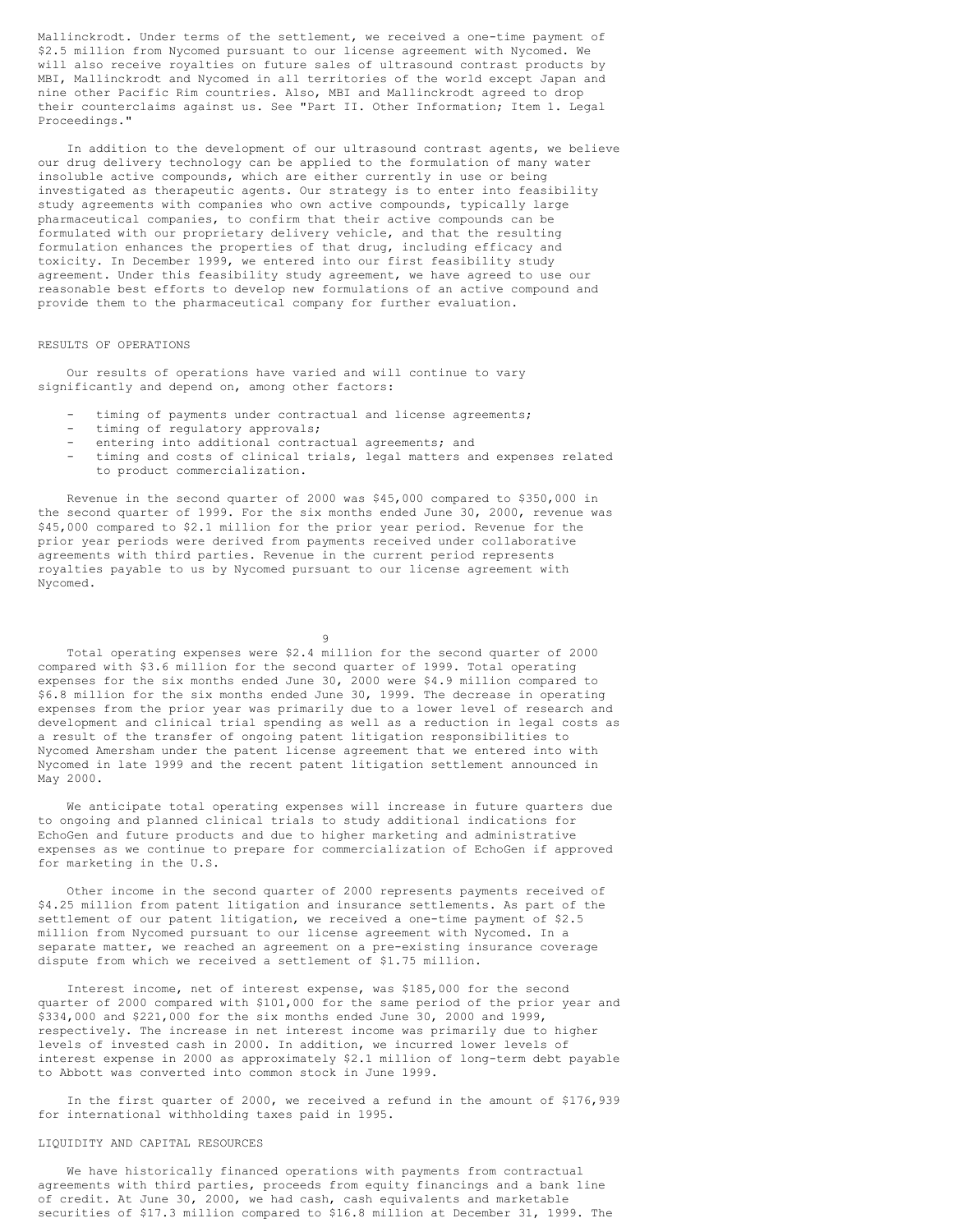slight increase was primarily due to cash received from the exercise of stock options.

We have a bank loan agreement which provides for a \$5.0 million revolving line of credit facility and bears interest at the prime rate plus 1.0%. At June 30, 2000, we had borrowings of \$5.0 million outstanding under the line of credit. The line of credit expires August 30, 2000 and is secured by our tangible assets. We are required to maintain a minimum of \$4.0 million of cash in order to borrow under the line of credit, and the borrowed funds are required to be held at the bank. We cannot give assurance that we will be able to renew the loan agreement or that we will be able to maintain the minimum balances necessary to borrow under the line of credit.

We expect that our cash needs will increase significantly in future periods due to pending and planned clinical trials and higher administrative and marketing expenses as we prepare for commercialization of EchoGen, if approved for marketing in the United States. Based on our current operating plan, we estimate that existing cash and marketable securities will be sufficient to meet our cash requirements through 2000. We plan to seek additional funding through available means, which may include debt and/or equity financing or funding under additional third party agreements. Our future capital requirements depend on many factors including:

the ability to obtain continued funding under existing contractual and licensing agreements;

10

- the ability to attract and retain new partners;
- the ability to maintain our bank line of credit;
- the time and costs required to gain regulatory approvals;
- the progress of our research and development programs and clinical trials;
- the costs of filing, prosecuting and enforcing patents, patent applications, patent claims and trademarks;
- the costs of marketing and distribution;
- the status of competing products;
- the market acceptance and third-party reimbursement of our products, if and when approved; and
- the cost of defending, and any damages or settlement payments that may be paid pursuant to legal proceedings.

We cannot give assurance that U.S. regulatory approval will be achieved in the near-term or at all or that, in any event, additional financing will be available on acceptable terms, if at all. Any equity financing would likely result in substantial dilution to our existing stockholders. If we are unable to raise additional financing, we may be required to curtail or delay the development of our products and new product research and development, which could seriously harm our business.

# ITEM 3. MARKET RISK

The market risk inherent in our short-term investment portfolio represents the potential loss that could arise from adverse changes in interest rates. If market rates hypothetically increase immediately and uniformly by 100 basis points from levels at June 30, 2000, the decline in the fair value of the investment portfolio would not be material. Because we have the ability to hold our fixed income investments until maturity, we do not expect our operating results or cash flows to be affected to any significant degree by a sudden change in market interest rates.

11

PART II. OTHER INFORMATION

ITEM 1. LEGAL PROCEEDINGS

a. In January 1998, we announced that we had filed a patent infringement action in the U.S. District Court in Seattle, Washington, against Molecular Biosystems Inc. ("MBI") and Mallinckrodt Medical Inc. ("Mallinckrodt"). The suit alleged that one of MBI's ultrasound contrast agents infringed one or more of our patents. MBI filed counterclaims alleging that the patents asserted by us were invalid and not infringed, and that we made false public statements and engaged in other actions intended to damage MBI.

Under our agreement with Nycomed, Nycomed is an exclusive licensee of our patents in a field of use including non-perfluoropentane ultrasound contrast agents. Shortly after we entered into the agreement with Nycomed, Nycomed was added as a plaintiff in our lawsuit against MBI and Mallinckrodt and took control of the patent infringement portion of that lawsuit.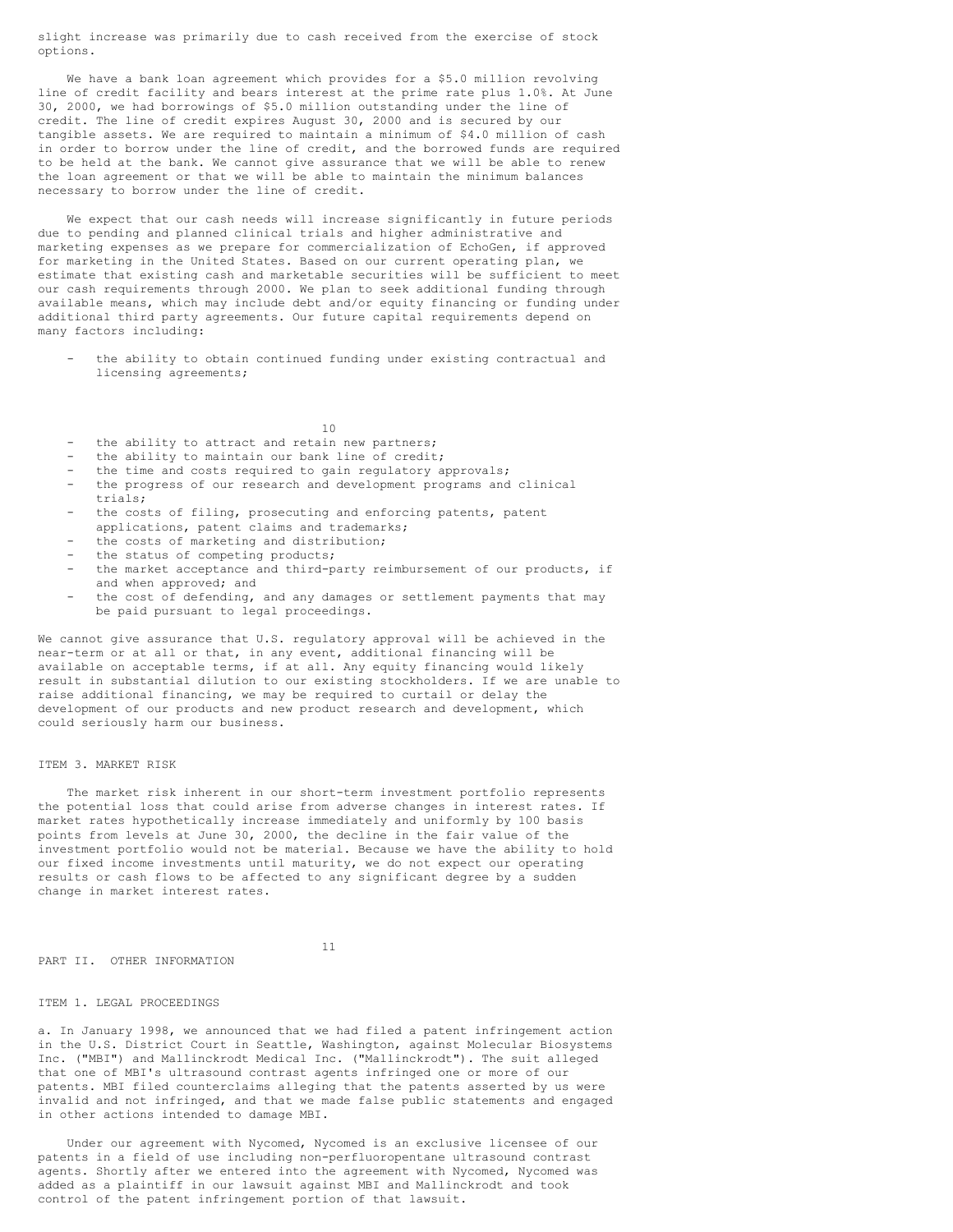On May 8, 2000, the parties announced a settlement of the patent infringement litigation. The settlement followed a summary judgement by the court which found that MBI and Mallinckrodt infringed certain of our patents and rejected various challenges made by MBI and Mallinckrodt to the validity of those patents. The summary judgement also dismissed the counterclaims filed by MBI and Mallinckrodt. Under terms of the settlement, we received a one-time payment of \$2.5 million from Nycomed pursuant to our license agreement with Nycomed. We will also receive royalties on future sales of ultrasound contrast products by MBI, Mallinckrodt and Nycomed in all territories of the world except Japan and nine other Pacific Rim countries. Also, MBI and Mallinckrodt agreed to drop their counterclaims against us.

In a separate matter related to the MBI and Mallinckrodt patent litigation, we also announced that we reached an agreement on a pre-existing insurance coverage dispute. Under the agreement, we received an insurance payment of \$1.75 million.

b. In July 2000, DuPont Pharmaceuticals Company, DuPont Contrast Imaging, Inc., E.I. Du Pont de Nemours & Co., Inc. and DuPont Pharma, Inc. (collectively "DuPont") filed a complaint in the United States District Court for the District of Massachusetts against us and Nycomed Amersham. DuPont's complaint seeks a declaratory judgment that certain ultrasound contrast patents owned by us and licensed to Nycomed are invalid and not infringed by DuPont.

We believe DuPont's complaint is without merit and intend to vigorously defend against these allegations. Nycomed and we have filed motions to dismiss DuPont's complaint or alternatively that the case be transferred to the U.S. District Court for the Western District of Washington. Under our license agreement with Nycomed, Nycomed has the right to enforce the patents in the field of non-perfluoropentane ultrasound contrast agents on behalf of Nycomed and on our behalf, at Nycomed's expense. Pursuant to this right, Nycomed and we also have filed against DuPont a patent infringement action in the U.S. District Court for the Western District of Washington alleging that DuPont's contrast agent known as "Definity" infringes patents we own and have licensed to Nycomed. Pursuant to our license agreement with Nycomed, Nycomed will bear all costs and expenses associated with the prosecution of this action.

c. In August and September 1998, various class action complaints were filed in the Superior Court of Washington (the "State Action") and in the U.S. District Court for the Western District of Washington (the "Federal Action") against us and certain of our officers and directors, alleging violations of Washington State and U.S. securities laws. In October 1998, we and the individual defendants moved to dismiss and stay the State Action. The state law claims in the State Action were subsequently re-filed in the Federal Action. In February 1999, plaintiffs filed a consolidated and amended complaint in the

12

Federal Action, alleging violations of Washington State and U.S. securities laws. In March 1999, we and the individual defendants filed a motion to dismiss the consolidated amended complaint in the Federal Action. In July 1999, the Court entered an order denying in part and granting in part the motion to dismiss the complaint in the Federal Action. In November 1999, we filed motions for summary judgment and to stay discovery.

In July 2000, we, with the consent of our insurance carrier, entered into a Memorandum of Understanding with plaintiffs to settle the Federal Action for an amount within our directors and officers' insurance policy limits. The settlement is subject to approval of the Court after notice and an opportunity to object is provided to the shareholder class. Because of the time involved in providing notice and obtaining approvals, it is likely that the final approval will be obtained at the end of the year or in early 2001. Given the uncertainties of litigation, we believe that the settlement is in the best interests of our shareholders. However, there can be no assurance that the settlement will be approved by the Court.

13 ITEM 4. SUBMISSION OF MATTERS TO A VOTE OF SECURITY HOLDERS

Information regarding matters submitted to a vote of security holders at our annual meeting of stockholders held on April 27, 2000, is set forth in our Quarterly Report on Form 10-Q for the quarter ended March 31, 2000.

ITEM 6. EXHIBITS AND REPORTS ON FORM 8-K

- (a) EXHIBITS
	- 10.41 2000 Stock Incentive Plan (the "2000 Plan")
	- 10.42 Form of Stock Option Agreement pertaining to the 2000 Plan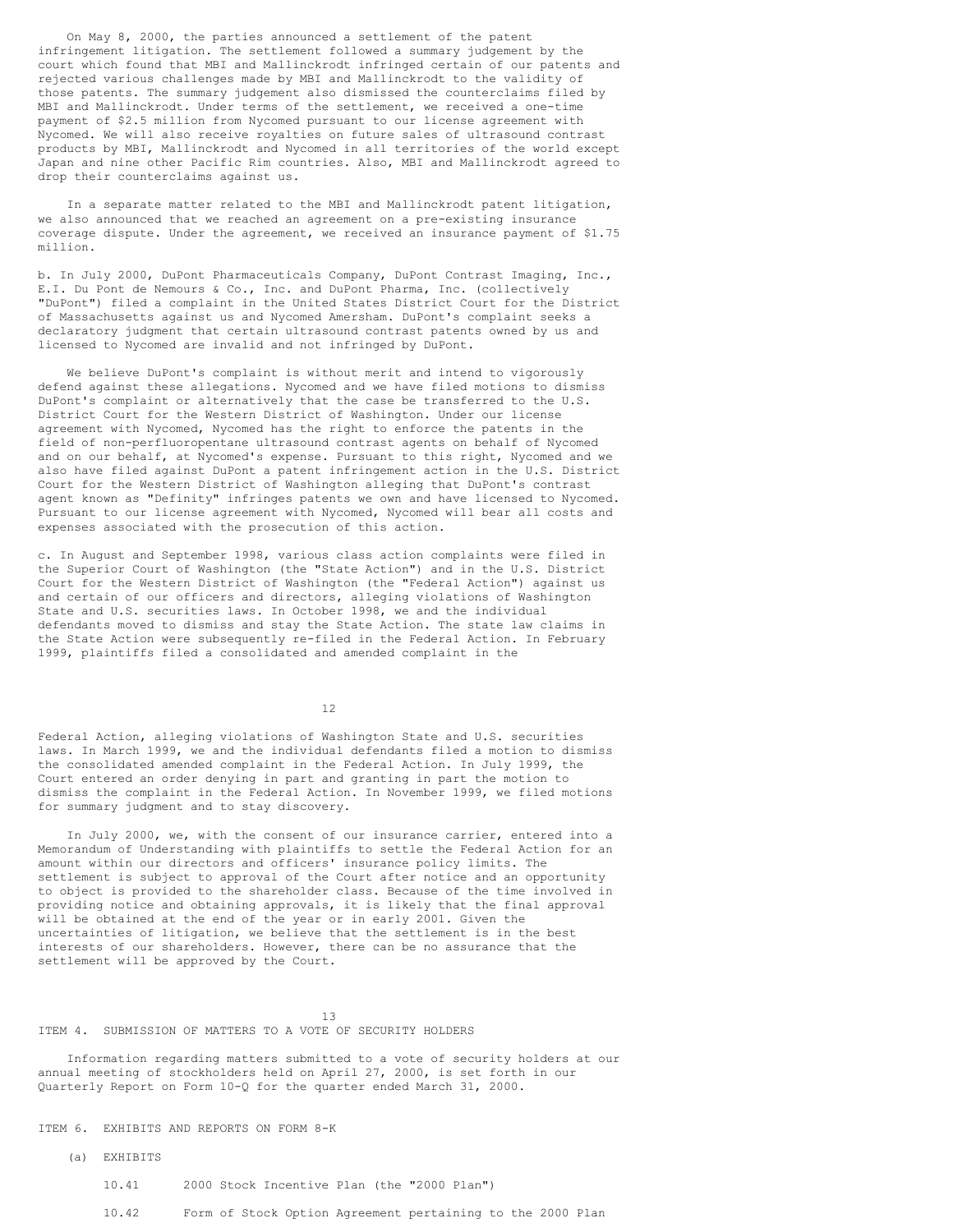(b) REPORTS ON FORM 8-K

The Company filed the following report on Form 8-K during the quarter ended June 30, 2000:

1. The Registrant filed a report on Form 8-K on May 25, 2000 in connection with the announcement that the U.S. Food and Drug Administration (FDA) has accepted as complete for review our response to the March 2000 FDA action letter for our first ultrasound contrast agent, EchoGen.

ITEMS 2, 3, AND 5 ARE NOT APPLICABLE AND HAVE BEEN OMITTED.

14 SIGNATURES

In accordance with the requirements of the Securities Exchange Act, the registrant caused this report to be signed on its behalf by the undersigned, thereunto duly authorized.

SONUS PHARMACEUTICALS, INC.

Date: August 14, 2000 By: /s/ Richard J. Klein --------------------- Richard J. Klein Vice President, Finance and Assistant Secretary

15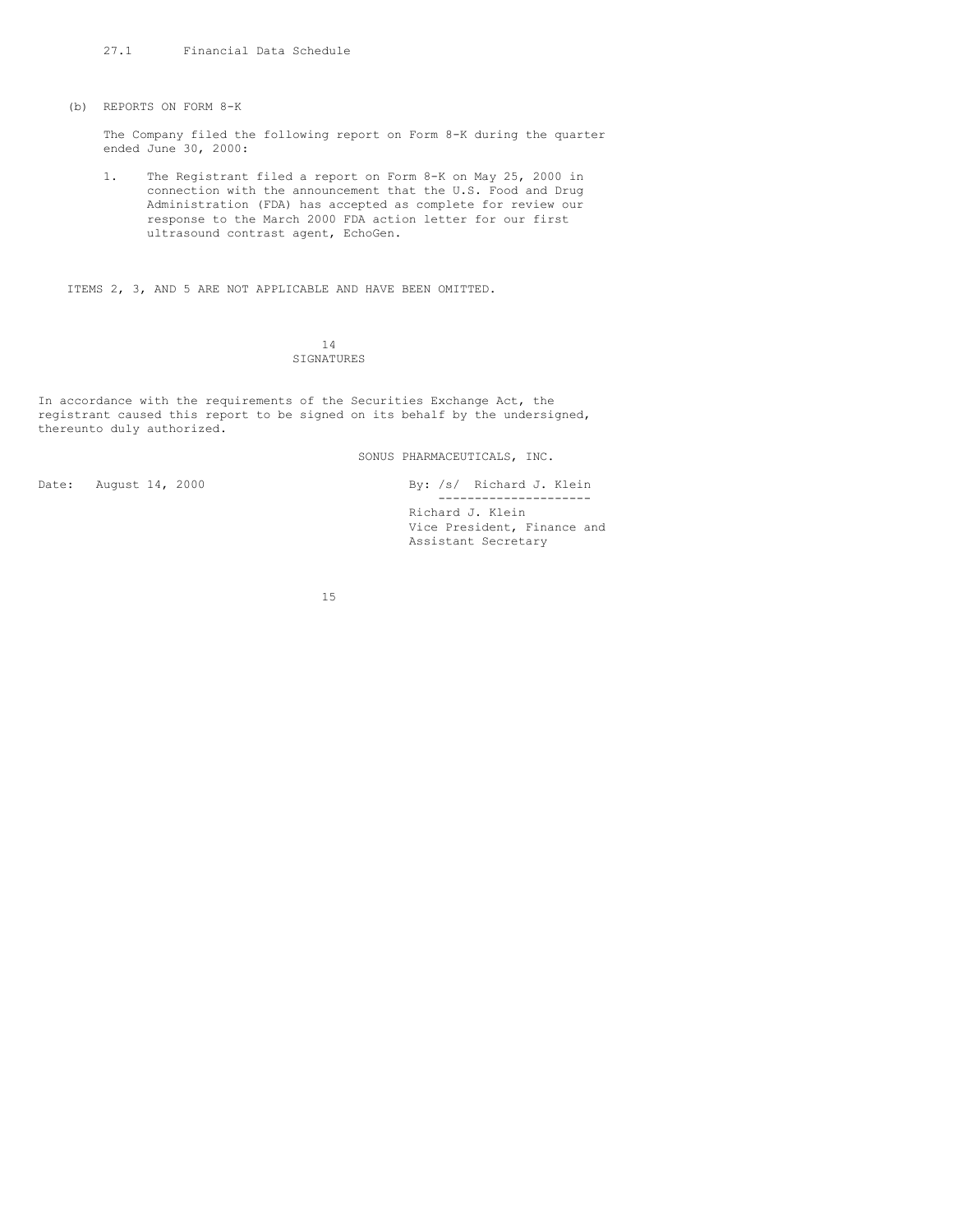This 2000 STOCK INCENTIVE PLAN (the "Plan") is hereby established and adopted this 9th day of February, 2000 (the "Effective Date") by Sonus Pharmaceuticals, Inc., a Delaware corporation (the "Company").

### ARTICLE 1

### PURPOSES OF THE PLAN

1.1 PURPOSES. The purposes of the Plan are (a) to enhance the Company's ability to attract, motivate and retain the services of qualified employees, officers, directors, consultants and other service providers (to the extent qualifying under Article 3 hereof) upon whose judgment, initiative and efforts the successful conduct and development of the Company's business largely depends, and (b) to provide additional incentives to such persons or entities to devote their utmost effort and skill to the advancement and betterment of the Company, by providing them an opportunity to participate in the ownership of the Company and thereby have an interest in the success and increased value of the Company.

# ARTICLE 2

### DEFINITIONS

For purposes of this Plan, the following terms shall have the meanings indicated:

2.1 ADMINISTRATOR. "Administrator" means the Board or, if the Board delegates responsibility for any matter to the Committee, the term Administrator shall mean the Committee.

2.2 AFFILIATED COMPANY. "Affiliated Company" means any "parent corporation" or "subsidiary corporation" of the Company, whether now existing or hereafter created or acquired, as those terms are defined in Sections 424(e) and 424(f) of the Code, respectively.

2.3 BOARD. "Board" means the Board of Directors of the Company.

2.4 CAUSE. "Cause" means, with respect to the termination of a Participant's employment, termination of such employment by the Company for any of the following reasons:

(a) The continued refusal or omission by the Participant to perform any material duties required of him by the Company if such duties are consistent with duties customary for the position held with the Company;

(b) Any material act or omission by the Participant involving malfeasance or gross negligence in the performance of Participant's duties to, or material deviation from any of the policies or directives of, the Company;

(c) Conduct on the part of Participant which constitutes the breach of any statutory or common law duty of loyalty to the Company; or

(d) Any illegal act by Participant which materially and adversely affects the business of the Company or any felony committed by Participant, as evidenced by conviction thereof, provided that the Company may suspend Participant with pay while any allegation of such illegal or felonious act is investigated.

2.5 CHANGE IN CONTROL. "Change in Control" shall mean (i) the acquisition, directly or indirectly, by any person or group (within the meaning of Section 13(d)(3) of the Securities Exchange Act of 1934, as amended) of the beneficial ownership of more than fifty percent (50%) of the outstanding securities of the Company; (ii) a merger or consolidation in which the Company is not the surviving entity, except for a transaction the principal purpose of which is to change the state in which the Company is incorporated; (iii) the sale, transfer or other disposition of all or substantially all of the assets of the Company; (iv) a complete liquidation or dissolution of the Company; or (v) any reverse merger in which the Company is the surviving entity but in which securities possessing more than fifty percent (50%) of the total combined voting power of the Company's outstanding securities are transferred to a person or persons different from the persons holding those securities immediately prior to such merger.

2.6 CODE. "Code" means the Internal Revenue Code of 1986, as amended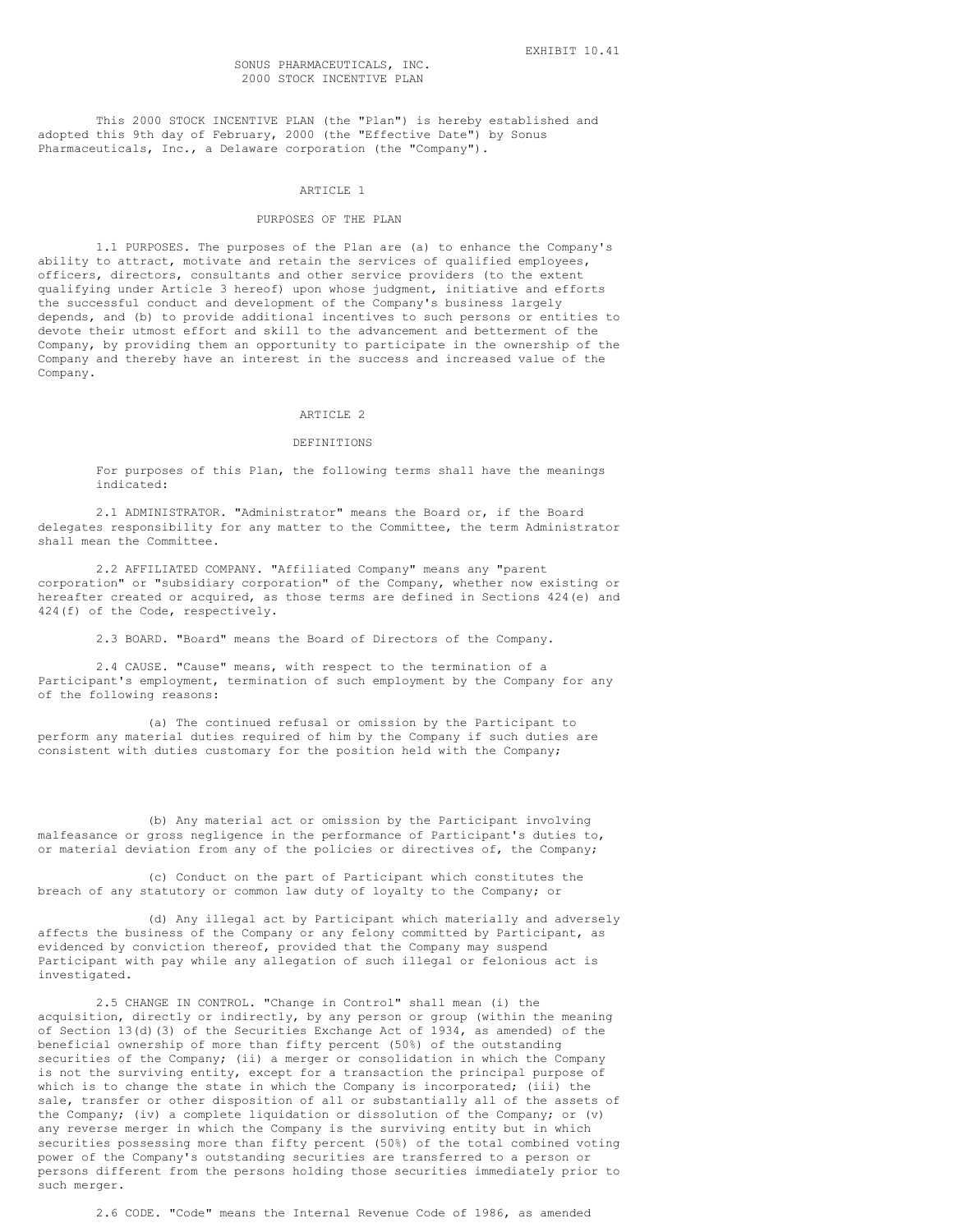from time to time.

2.7 COMMITTEE. "Committee" means a committee of two or more members of the Board appointed to administer the Plan, as set forth in Section 7.1 hereof.

2.8 COMMON STOCK. "Common Stock" means the Common Stock, \$0.001 par value of the Company, subject to adjustment pursuant to Section 4.2 hereof.

2.9 DISABILITY. "Disability" means permanent and total disability as defined in Section 22(e)(3) of the Code. The Administrator's determination of a Disability or the absence thereof shall be conclusive and binding on all interested parties.

2.10 EFFECTIVE DATE. "Effective Date" means February 9, 2000, which was the date on which the Plan was originally adopted by the Board.

2.11 EXERCISE PRICE. "Exercise Price" means the purchase price per share of Common Stock payable upon exercise of an Option.

2.12 FAIR MARKET VALUE. "Fair Market Value" on any given date means the value of one share of Common Stock, determined as follows:

(a) If the Common Stock is then listed or admitted to trading on a Nasdaq market system or a stock exchange which reports closing sale prices, the Fair Market Value shall be the closing sale price on the date of valuation on such Nasdaq market system or principal stock exchange

 $\overline{2}$ 

on which the Common Stock is then listed or admitted to trading, or, if no closing sale price is quoted on such day, then the Fair Market Value shall be the closing sale price of the Common Stock on such Nasdaq market system or such exchange on the next preceding day on which a closing sale price is quoted.

(b) If the Common Stock is not then listed or admitted to trading on a Nasdaq market system or a stock exchange which reports closing sale prices, the Fair Market Value shall be the average of the closing bid and asked prices of the Common Stock in the over-the-counter market on the date of valuation.

(c) If neither (a) nor (b) is applicable as of the date of valuation, then the Fair Market Value shall be determined by the Administrator in good faith using any reasonable method of evaluation, which determination shall be conclusive and binding on all interested parties.

2.13 INCENTIVE OPTION. "Incentive Option" means any Option designated and qualified as an "incentive stock option" as defined in Section 422 of the Code.

2.14 INCENTIVE OPTION AGREEMENT. "Incentive Option Agreement" means an Option Agreement with respect to an Incentive Option.

2.15 NASD DEALER. "NASD Dealer" means a broker-dealer that is a member of the National Association of Securities Dealers, Inc.

2.16 NONQUALIFIED OPTION. "Nonqualified Option" means any Option that is not an Incentive Option. To the extent that any Option designated as an Incentive Option fails in whole or in part to qualify as an Incentive Option, including, without limitation, for failure to meet the limitations applicable to a 10% Stockholder or because it exceeds the annual limit provided for in Section 5.6 below, it shall to that extent constitute a Nonqualified Option.

2.17 NONQUALIFIED OPTION AGREEMENT. "Nonqualified Option Agreement" means an Option Agreement with respect to a Nonqualified Option.

2.18 OFFEREE. "Offeree" means a Participant to whom a Right to Purchase has been offered or who has acquired Restricted Stock under the Plan.

2.19 OPTION. "Option" means any option to purchase Common Stock granted pursuant to the Plan.

2.20 OPTION AGREEMENT. "Option Agreement" means the written agreement entered into between the Company and the Optionee with respect to an Option granted under the Plan.

2.21 OPTIONEE. "Optionee" means a Participant who holds an Option.

2.22 PARTICIPANT. "Participant" means an individual or entity who holds an Option, a Right to Purchase or Restricted Stock under the Plan.

2.23 PURCHASE PRICE. "Purchase Price" means the purchase price per share of Restricted Stock payable upon acceptance of a Right to Purchase.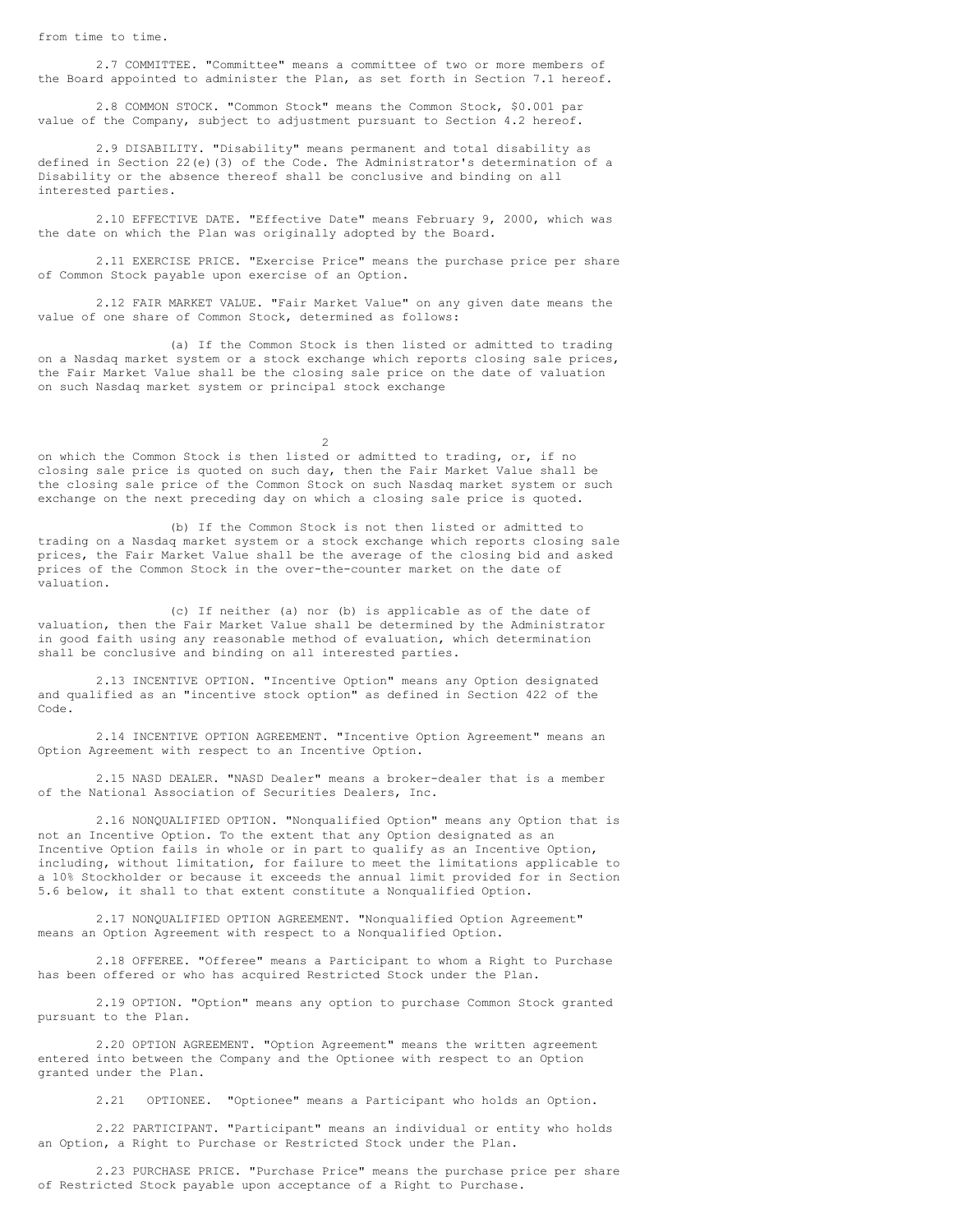2.24 RESTRICTED STOCK. "Restricted Stock" means shares of Common Stock issued pursuant to Article 6 hereof, subject to any restrictions and conditions as are established pursuant to such Article 6.

3

2.25 RIGHT TO PURCHASE. "Right to Purchase" means a right to purchase Restricted Stock granted to an Offeree pursuant to Article 6 hereof.

2.26 SERVICE PROVIDER. "Service Provider" means a consultant or other person or entity who provides services to the Company or an Affiliated Company and who the Administrator authorizes to become a Participant in the Plan.

2.27 STOCK PURCHASE AGREEMENT. "Stock Purchase Agreement" means the written agreement entered into between the Company and the Offeree with respect to a Right to Purchase offered under the Plan.

2.28 10% STOCKHOLDER. "10% Stockholder" means a person who, as of a relevant date, owns or is deemed to own (by reason of the attribution rules applicable under Section 424(d) of the Code) stock possessing more than 10% of the total combined voting power of all classes of stock of the Company or of an Affiliated Company.

#### ARTICLE 3

#### ELIGIBILITY

3.1 INCENTIVE OPTIONS. Subject to Section 3.4, officers and other key employees of the Company or of an Affiliated Company (including members of the Board if they are employees of the Company or of an Affiliated Company) are eligible to receive Incentive Options under the Plan.

3.2 NONQUALIFIED OPTIONS AND RIGHTS TO PURCHASE. Subject to Section 3.4, officers and other key employees of the Company or of an Affiliated Company, members of the Board (whether or not employed by the Company or an Affiliated Company), and Service Providers are eligible to receive Nonqualified Options or Rights to Purchase under the Plan.

3.3 LIMITATION ON SHARES. In no event shall any Participant be granted Rights to Purchase or Options in any one calendar year pursuant to which the aggregate number of shares of Common Stock that may be acquired thereunder exceeds 400,000 shares.

3.4 RESTRICTIONS. Notwithstanding anything contained in this Plan to the contrary, including, without limitation, Sections 3.1 and 3.2 above, (i) no Incentive Options shall be issued under the Plan; and (ii) no director or officer of the Company or any Affiliated Company shall be eligible to receive any Incentive Option, Nonqualified Option or Right to Purchase, or any right to receive the same, pursuant to this Plan unless and until this Plan has been approved by the affirmative vote of holders of a majority of the outstanding shares of the Company's Common Stock.

#### 4 ARTICLE 4

### PLAN SHARES

4.1 SHARES SUBJECT TO THE PLAN. The number of shares of Common Stock that may be issued under the Plan shall be equal to the sum of (a) 500,000 shares, plus (b) as of the last day of each calendar year during the term of the Plan, commencing December 31, 2000, an additional number of shares equal to four percent (4%) of the shares of the Company's Common Stock outstanding as of such date, subject to adjustment as to the number and kind of shares pursuant to Section 4.2 hereof. Notwithstanding the previous sentence, the maximum number of shares issuable under the Plan shall be 5,000,000. For purposes of this limitation, in the event that (a) all or any portion of any Option or Right to Purchase granted or offered under the Plan can no longer under any circumstances be exercised, or (b) any shares of Common Stock are reacquired by the Company pursuant to an Incentive Option Agreement, Nonqualified Option Agreement or Stock Purchase Agreement, the shares of Common Stock allocable to the unexercised portion of such Option or such Right to Purchase, or the shares so reacquired, shall again be available for grant or issuance under the Plan.

4.2 CHANGES IN CAPITAL STRUCTURE. In the event that the outstanding shares of Common Stock are hereafter increased or decreased or changed into or exchanged for a different number or kind of shares or other securities of the Company by reason of a recapitalization, stock split, combination of shares, reclassification, stock dividend, or other change in the capital structure of the Company, then appropriate adjustments shall be made by the Administrator to the aggregate number and kind of shares subject to this Plan, and the number and kind of shares and the price per share subject to outstanding Option Agreements,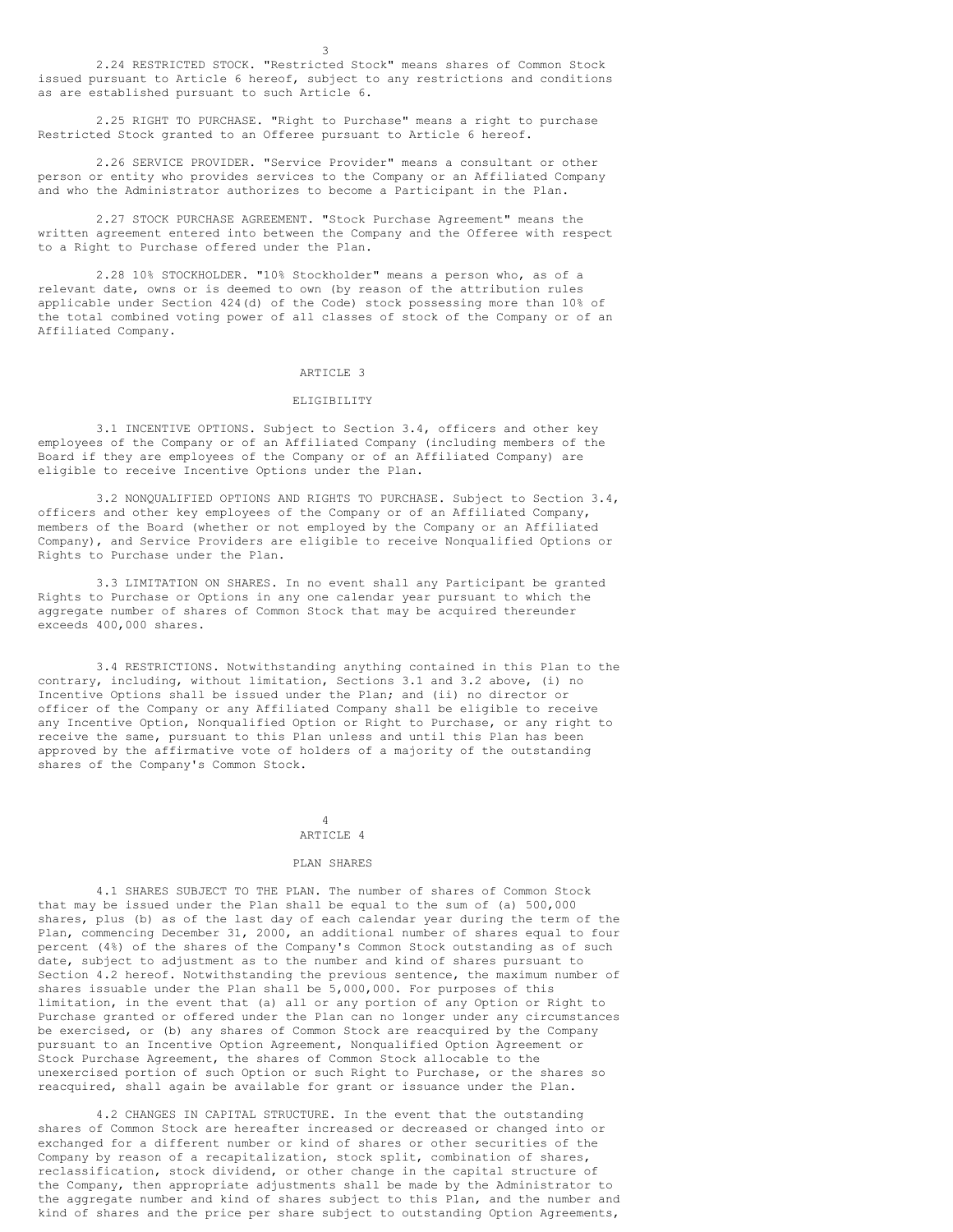Rights to Purchase and Stock Purchase Agreements in order to preserve, as nearly as practical, but not to increase, the benefits to Participants.

### ARTICLE<sub>5</sub>

#### OPTIONS

5.1 OPTION AGREEMENT. Each Option granted pursuant to this Plan shall be evidenced by an Option Agreement which shall specify the number of shares subject thereto, vesting provisions relating to such Option, the Exercise Price per share, and whether the Option is an Incentive Option or Nonqualified Option. As soon as is practical following the grant of an Option, an Option Agreement shall be duly executed and delivered by or on behalf of the Company to the Optionee to whom such Option was granted. Each Option Agreement shall be in such form and contain such additional terms and conditions, not inconsistent with the provisions of this Plan, as the Administrator shall, from time to time, deem desirable, including, without limitation, the imposition of any rights of first refusal and resale obligations upon any shares of Common Stock acquired pursuant to an Option Agreement. Each Option Agreement may be different from each other Option Agreement.

5.2 EXERCISE PRICE. The Exercise Price per share of Common Stock covered by each Option shall be determined by the Administrator, subject to the following: (a) the Exercise Price of an Incentive Option shall not be less than 100% of Fair Market Value on the date the Incentive Option is granted, (b) the Exercise Price of a Nonqualified Option shall not be less than 85% of Fair

5

Market Value on the date the Nonqualified Option is granted, and (c) if the person to whom an Option is granted is a 10% Stockholder on the date of grant, the Exercise Price shall not be less than 110% of Fair Market Value on the date the Option is granted.

5.3 PAYMENT OF EXERCISE PRICE. Payment of the Exercise Price shall be made upon exercise of an Option and may be made, in the discretion of the Administrator, subject to any legal restrictions, by: (a) cash; (b) check; (c) the surrender of shares of Common Stock owned by the Optionee, which surrendered shares shall be valued at Fair Market Value as of the date of such exercise; (d) the Optionee's promissory note in a form and on terms acceptable to the Administrator; (e) the cancellation of indebtedness of the Company to the Optionee; (f) the waiver of compensation due or accrued to the Optionee for services rendered; (g) provided that a public market for the Common Stock exists, a "same day sale" commitment from the Optionee and an NASD Dealer whereby the Optionee irrevocably elects to exercise the Option and to sell a portion of the shares so purchased to pay for the Exercise Price and whereby the NASD Dealer irrevocably commits upon receipt of such shares to forward the Exercise Price directly to the Company; (h) provided that a public market for the Common Stock exists, a "margin" commitment from the Optionee and an NASD Dealer whereby the Optionee irrevocably elects to exercise the Option and to pledge the shares so purchased to the NASD Dealer in a margin account as security for a loan from the NASD Dealer in the amount of the Exercise Price, and whereby the NASD Dealer irrevocably commits upon receipt of such shares to forward the Exercise Price directly to the Company; or (i) any combination of the foregoing methods of payment or any other consideration or method of payment as shall be permitted by applicable corporate law.

5.4 TERM AND TERMINATION OF OPTIONS. The term and termination of each Option shall be as fixed by the Administrator, but no Option may be exercisable more than ten (10) years after the date it is granted. An Incentive Option granted to a person who is a 10% Stockholder on the date of grant shall not be exercisable more than five (5) years after the date it is granted.

5.5 VESTING AND EXERCISE OF OPTIONS. Each Option shall vest and become exercisable in one or more installments at such time or times and subject to such conditions, including without limitation the achievement of specified performance goals or objectives, as shall be determined by the Administrator.

5.6 ANNUAL LIMIT ON INCENTIVE OPTIONS. To the extent required for "incentive stock option" treatment under Section 422 of the Code, the aggregate Fair Market Value (determined as of the time of grant) of the Common Stock shall not, with respect to which Incentive Options granted under this Plan and any other plan of the Company or any Affiliated Company become exercisable for the first time by an Optionee during any calendar year, exceed \$100,000.

5.7 NONTRANSFERABILITY OF OPTIONS. No Option shall be assignable or transferable except by will or the laws of descent and distribution, and during the life of the Optionee shall be exercisable only by such Optionee; provided, however, that, in the discretion of the Administrator, any Option may be assigned or transferred in any manner which such Option is permitted to be assigned or transferred under the Code.

5.8 RIGHTS AS STOCKHOLDER. An Optionee or permitted transferee of an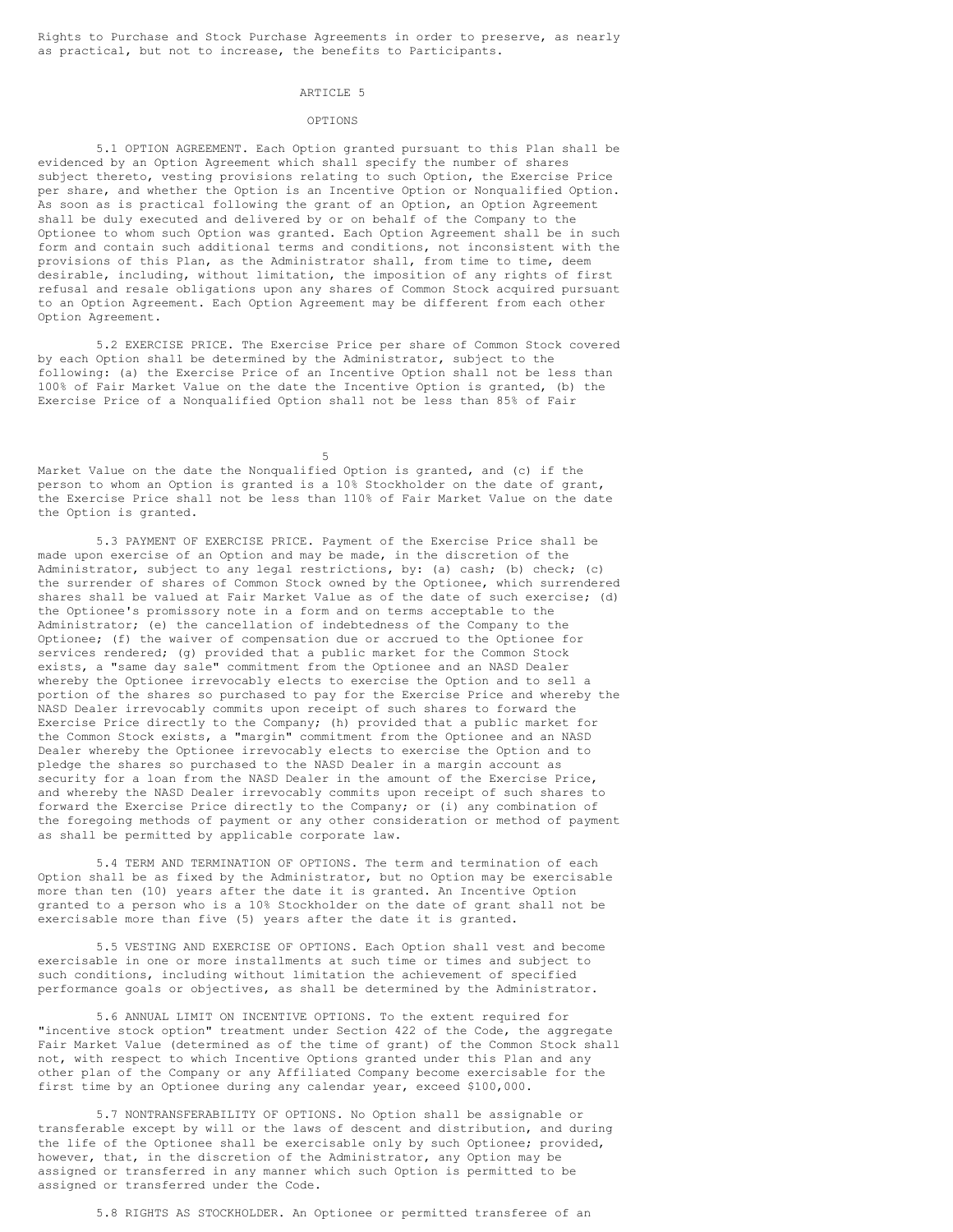Option shall have no rights or privileges as a Stockholder with respect to any shares covered by an Option until such

6

Option has been duly exercised and certificates representing shares purchased upon such exercise have been issued to such person.

#### ARTICLE 6

# RIGHTS TO PURCHASE

6.1 NATURE OF RIGHT TO PURCHASE. A Right to Purchase granted to an Offeree entitles the Offeree to purchase, for a Purchase Price determined by the Administrator, shares of Common Stock subject to such terms, restrictions and conditions as the Administrator may determine at the time of grant ("Restricted Stock"). Such conditions may include, but are not limited to, continued employment or the achievement of specified performance goals or objectives.

6.2 ACCEPTANCE OF RIGHT TO PURCHASE. An Offeree shall have no rights with respect to the Restricted Stock subject to a Right to Purchase unless the Offeree shall have accepted the Right to Purchase within ten (10) days (or such longer or shorter period as the Administrator may specify) following the grant of the Right to Purchase by making payment of the full Purchase Price to the Company in the manner set forth in Section 6.3 hereof and by executing and delivering to the Company a Stock Purchase Agreement. Each Stock Purchase Agreement shall be in such form, and shall set forth the Purchase Price and such other terms, conditions and restrictions of the Restricted Stock, not inconsistent with the provisions of this Plan, as the Administrator shall, from time to time, deem desirable. Each Stock Purchase Agreement may be different from each other Stock Purchase Agreement.

6.3 PAYMENT OF PURCHASE PRICE. Subject to any legal restrictions, payment of the Purchase Price upon acceptance of a Right to Purchase Restricted Stock may be made, in the discretion of the Administrator, by: (a) cash; (b) check; (c) the surrender of shares of Common Stock owned by the Offeree that have been held by the Offeree for at least six (6) months, which surrendered shares shall be valued at Fair Market Value as of the date of such exercise; (d) the Offeree's promissory note in a form and on terms acceptable to the Administrator; (e) the cancellation of indebtedness of the Company to the Offeree; (f) the waiver of compensation due or accrued to the Offeree for services rendered; or (g) any combination of the foregoing methods of payment or any other consideration or method of payment as shall be permitted by applicable corporate law.

6.4 RIGHTS AS A STOCKHOLDER. Upon complying with the provisions of Section 6.2 hereof, an Offeree shall have the rights of a Stockholder with respect to the Restricted Stock purchased pursuant to the Right to Purchase, including voting and dividend rights, subject to the terms, restrictions and conditions as are set forth in the Stock Purchase Agreement. Unless the Administrator shall determine otherwise, certificates evidencing shares of Restricted Stock shall remain in the possession of the Company in accordance with the terms of the Stock Purchase Agreement.

6.5 RESTRICTIONS. Shares of Restricted Stock may not be sold, assigned, transferred, pledged or otherwise encumbered or disposed of except as specifically provided in the Stock Purchase Agreement or by the Administrator. In the event of termination of a Participant's employment, service as a director of the Company or Service Provider status for any reason whatsoever (including death or disability), the Stock Purchase Agreement may provide, in the

discretion of the Administrator, that the Company shall have the right, exercisable at the discretion of the Administrator, to repurchase (i) at the original Purchase Price, any shares of Restricted Stock which have not vested as of the date of termination, and (ii) at Fair Market Value, any shares of Restricted Stock which have vested as of such date, on such terms as may be provided in the Stock Purchase Agreement.

7

6.6 VESTING OF RESTRICTED STOCK. The Stock Purchase Agreement shall specify the date or dates, the performance goals or objectives which must be achieved, and any other conditions on which the Restricted Stock may vest.

6.7 DIVIDENDS. If payment for shares of Restricted Stock is made by promissory note, any cash dividends paid with respect to the Restricted Stock may be applied, in the discretion of the Administrator, to repayment of such note.

6.8 NONASSIGNABILITY OF RIGHTS. No Right to Purchase shall be assignable or transferable except by will or the laws of descent and distribution or as otherwise provided by the Administrator.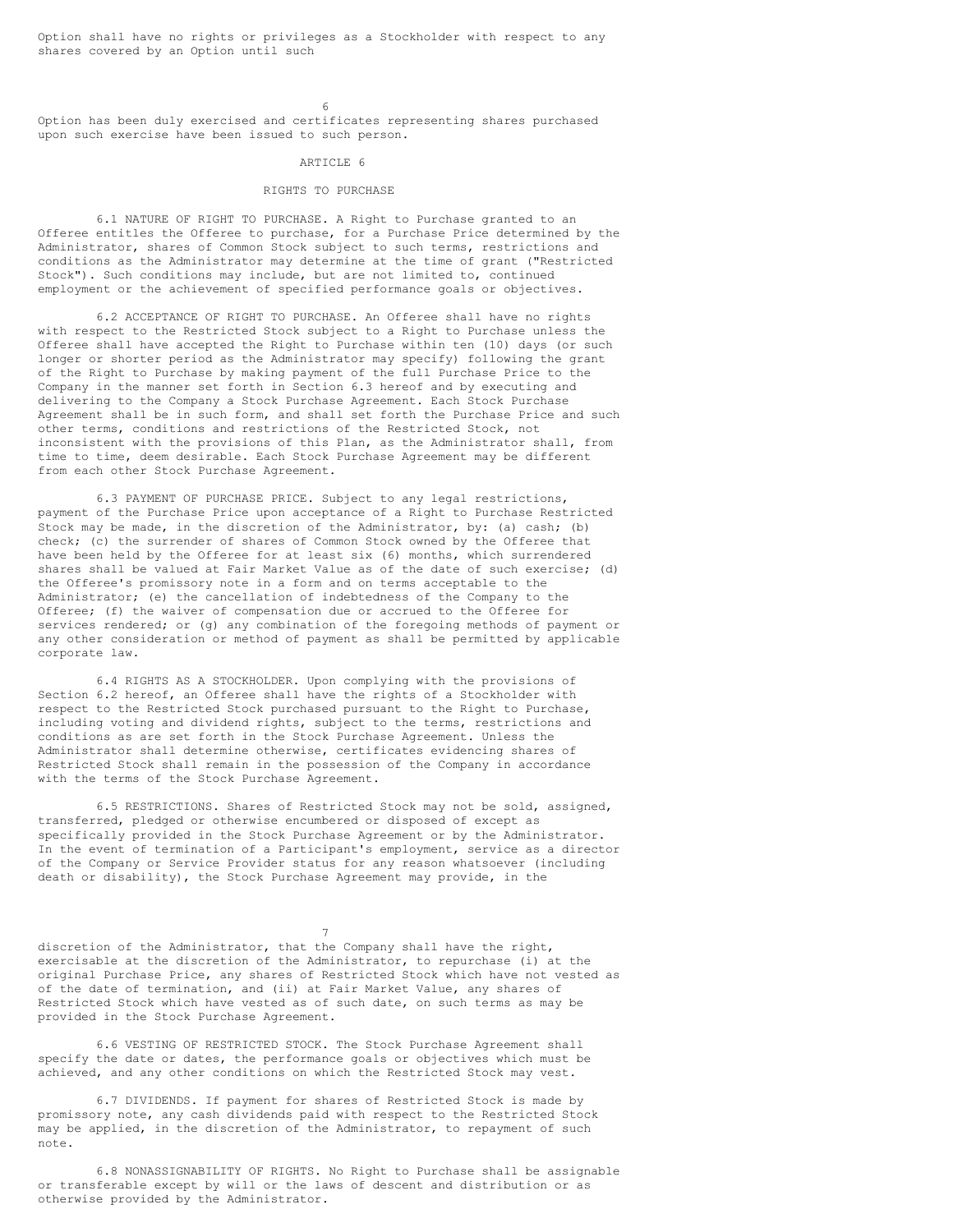### ARTICLE 7

# ADMINISTRATION OF THE PLAN

7.1 ADMINISTRATOR. Authority to control and manage the operation and administration of the Plan shall be vested in the Board, which may delegate such responsibilities in whole or in part to a committee consisting of two (2) or more members of the Board (the "Committee"). Members of the Committee may be appointed from time to time by, and shall serve at the pleasure of, the Board. As used herein, the term "Administrator" means the Board or, with respect to any matter as to which responsibility has been delegated to the Committee, the term Administrator shall mean the Committee.

7.2 POWERS OF THE ADMINISTRATOR. In addition to any other powers or authority conferred upon the Administrator elsewhere in the Plan or by law, the Administrator shall have full power and authority: (a) to determine the persons to whom, and the time or times at which, Incentive Options or Nonqualified Options shall be granted and Rights to Purchase shall be offered, the number of shares to be represented by each Option and Right to Purchase and the consideration to be received by the Company upon the exercise thereof; (b) to interpret the Plan; (c) to create, amend or rescind rules and regulations relating to the Plan; (d) to determine the terms, conditions and restrictions contained in, and the form of, Option Agreements and Stock Purchase Agreements; (e) to determine the identity or capacity of any persons who may be entitled to exercise a Participant's rights under any Option or Right to Purchase under the Plan; (f) to correct any defect or supply any omission or reconcile any inconsistency in the Plan or in any Option Agreement or Stock Purchase Agreement; (g) to accelerate the vesting of any Option or release or waive any repurchase rights of the Company with respect to Restricted Stock; (h) to extend the exercise date of any Option or acceptance date of any Right to Purchase; (i) to provide for rights of first refusal and/or repurchase rights; (j) to amend outstanding Option Agreements and Stock Purchase Agreements to provide for, among other things, any change or modification which the Administrator could have provided for upon the grant of an Option or Right to Purchase or in furtherance of the powers provided for herein; and (k) to make all other determinations necessary or advisable for the administration of the Plan, but

8

only to the extent not contrary to the express provisions of the Plan. Any action, decision, interpretation or determination made in good faith by the Administrator in the exercise of its authority conferred upon it under the Plan shall be final and binding on the Company and all Participants.

7.3 LIMITATION ON LIABILITY. No employee of the Company or member of the Board or Committee shall be subject to any liability with respect to duties under the Plan unless the person acts fraudulently or in bad faith. To the extent permitted by law, the Company shall indemnify each member of the Board or Committee, and any employee of the Company with duties under the Plan, who was or is a party, or is threatened to be made a party, to any threatened, pending or completed proceeding, whether civil, criminal, administrative or investigative, by reason of such person's conduct in the performance of duties under the Plan.

# ARTICLE 8

### CHANGE IN CONTROL

8.1 CHANGE IN CONTROL. In order to preserve a Participant's rights in the event of a Change in Control of the Company (i) the time period relating to the exercise or realization of all outstanding Options and Rights to Purchase shall automatically accelerate immediately prior to consummation of such Change in Control if the Administrator does not take the action described in subitem (C) of this Section 8.1 and (ii) with respect to Options and Rights to Purchase, the Administrator in its discretion may, at any time an Option or Right to Purchase is granted, or at any time thereafter, take one or more of the following actions: (A) provide for the purchase of each Option or Right to Purchase for an amount of cash or other property that could have been received upon the exercise of the Option or Right to Purchase had the Option been currently exercisable, (B) adjust the terms of the Options and Rights to Purchase in a manner determined by the Administrator to reflect the Change in Control, (C) cause the Options and Rights to Purchase to be assumed, or new rights substituted therefor, by another entity, through the continuance of the Plan and the assumption of outstanding Options and Rights to Purchase, or the substitution for such Options and Rights to Purchase of new options and new rights to purchase of comparable value covering shares of a successor corporation, with appropriate adjustments as to the number and kind of shares and Exercise Prices, in which event the Plan and such Options and Rights to Purchase, or the new options and rights to purchase substituted therefor, shall continue in the manner and under the terms so provided or (D) make such other provision as the Committee may consider equitable. If the Administrator does not take any of the forgoing actions, all Options and Rights to Purchase shall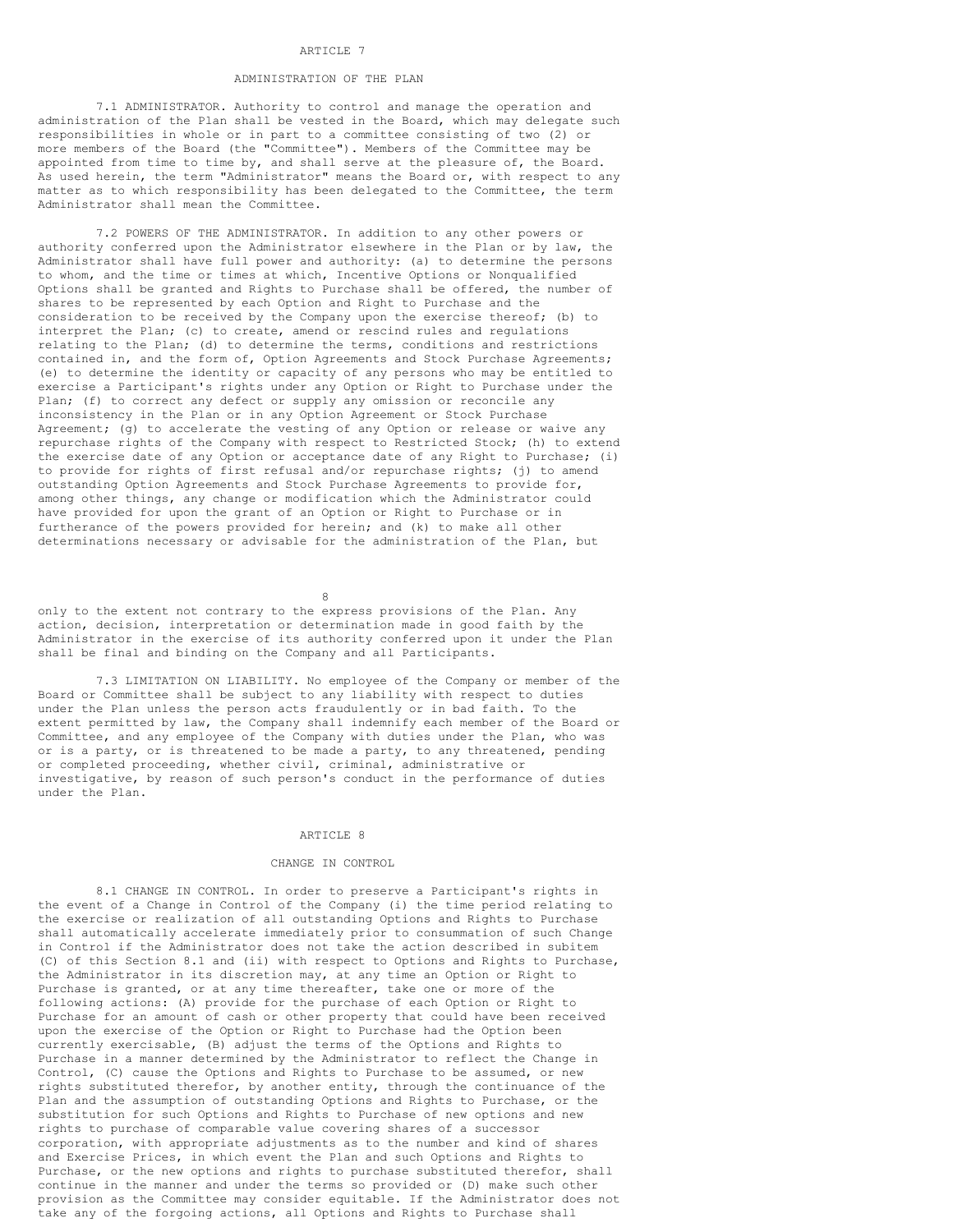terminate upon the consummation of the Change in Control and the Administrator shall cause written notice of the proposed transaction to be given to all Participants not less than fifteen (15) days prior to the anticipated effective date of the proposed transaction.

#### ARTICLE 9

# AMENDMENT AND TERMINATION OF THE PLAN

9.1 AMENDMENTS. The Board may from time to time alter, amend, suspend or terminate the Plan in such respects as the Board may deem advisable. No such alteration, amendment, suspension or termination shall be made which shall substantially affect or impair the rights of any

9

Participant under an outstanding Option Agreement or Stock Purchase Agreement without such Participant's consent. The Board may alter or amend the Plan to comply with requirements under the Code relating to Incentive Options or other types of options which give Optionee more favorable tax treatment than that applicable to Options granted under this Plan as of the date of its adoption. Upon any such alteration or amendment, any outstanding Option granted hereunder may, if the Administrator so determines and if permitted by applicable law, be subject to the more favorable tax treatment afforded to an Optionee pursuant to such terms and conditions.

9.2 PLAN TERMINATION. Unless the Plan shall theretofore have been terminated, the Plan shall terminate on the tenth (10th) anniversary of the Effective Date and no Options or Rights to Purchase may be granted under the Plan thereafter, but Option Agreements, Stock Purchase Agreements and Rights to Purchase then outstanding shall continue in effect in accordance with their respective terms.

#### ARTICLE 10

# CANCELLATION & RECISSION

10.1 NON-COMPETITION. Unless an Option Agreement specifies otherwise, the Administrator may cancel, rescind, suspend, withhold or otherwise limit or restrict any unexpired, unpaid, or deferred Options at any time if the Participant in nor in compliance with all applicable provisions of the Option Agreement and the Plan, or if the Participant engages in any "Adverse Activity." For purposes of this Section 10, "Adverse Activity" shall include: (i) the disclosure to anyone outside the Company, or the use in other than the Company's business, without prior written authorization from the Company, of any confidential information or material relating to the business of the Company, acquired by the Participant either during or after employment with the Company; (ii) the failure or refusal to disclose promptly and to assign to the Company all right, title and interest in any invention or idea, patentable or not, made or conceived by the Participant during employment by the Company, relating in any manner to the actual or anticipated business, research or development work of the Company; or (iii) activity that results in termination of the Participant's employment for Cause.

10.2 AGREEMENT UPON EXERCISE. Upon exercise, payment or delivery pursuant to an Option Agreement, the Participant shall certify in a manner acceptable to the Company that he or she is in compliance with the terms and conditions of the Plan. In the event a Participant fails to comply with the provisions of paragraphs (i)-(iii) of Section 10.1 prior to, or during the six (6) months after, any exercise, payment or delivery pursuant to an Option Agreement, such exercise, payment or delivery may be rescinded within two years thereafter. In the event of any such rescission, the Participant shall pay to the Company the amount of any gain realized or payment received as a result of the exercise, payment or delivery, in such manner and on such terms and conditions as may be required, and the Company shall be entitled to set-off against the amount of any such gain any amount owed to the Participant by the Company.

# 10 ARTICLE 11

### TAX WITHHOLDING

11.1 WITHHOLDING. The Company shall have the power to withhold, or require a Participant to remit to the Company, an amount sufficient to satisfy any applicable Federal, state, and local tax withholding requirements with respect to any Options exercised or Restricted Stock issued under the Plan. To the extent permissible under applicable tax, securities and other laws, the Administrator may, in its sole discretion and upon such terms and conditions as it may deem appropriate, permit a Participant to satisfy his or her obligation to pay any such tax, in whole or in part, up to an amount determined on the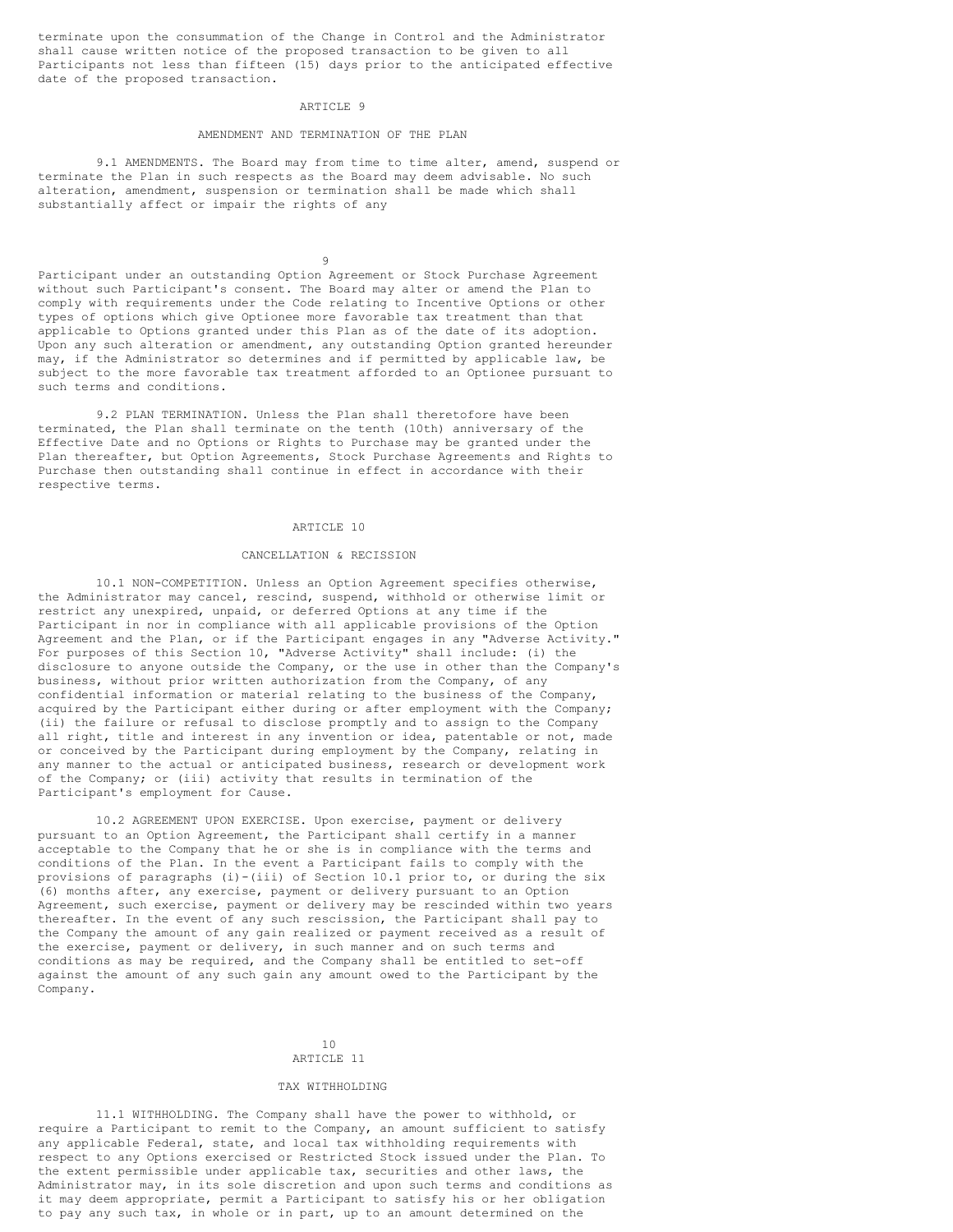basis of the highest marginal tax rate applicable to such Participant, by (a) directing the Company to apply shares of Common Stock to which the Participant is entitled as a result of the exercise of an Option or as a result of the purchase of or lapse of restrictions on Restricted Stock or (b) delivering to the Company shares of Common Stock owned by the Participant. The shares of Common Stock so applied or delivered in satisfaction of the Participant's tax withholding obligation shall be valued at their Fair Market Value as of the date of measurement of the amount of income subject to withholding.

### ARTICLE 12

### MISCELLANEOUS

12.1 BENEFITS NOT ALIENABLE. Other than as provided above, benefits under the Plan may not be assigned or alienated, whether voluntarily or involuntarily. Any unauthorized attempt at assignment, transfer, pledge or other disposition shall be without effect.

12.2 NO ENLARGEMENT OF EMPLOYEE RIGHTS. This Plan is strictly a voluntary undertaking on the part of the Company and shall not be deemed to constitute a contract between the Company and any Participant to be consideration for, or an inducement to, or a condition of, the employment of any Participant. Nothing contained in the Plan shall be deemed to give the right to any Participant to be retained as an employee of the Company or any Affiliated Company or to interfere with the right of the Company or any Affiliated Company to discharge any Participant at any time.

12.3 APPLICATION OF FUNDS. The proceeds received by the Company from the sale of Common Stock pursuant to Option Agreements and Stock Purchase Agreements, except as otherwise provided herein, will be used for general corporate purposes.

12.4 ANNUAL REPORTS. During the term of this Plan, the Company will furnish to each Participant copies of annual financial reports that the Company distributes generally to its stockholders.

11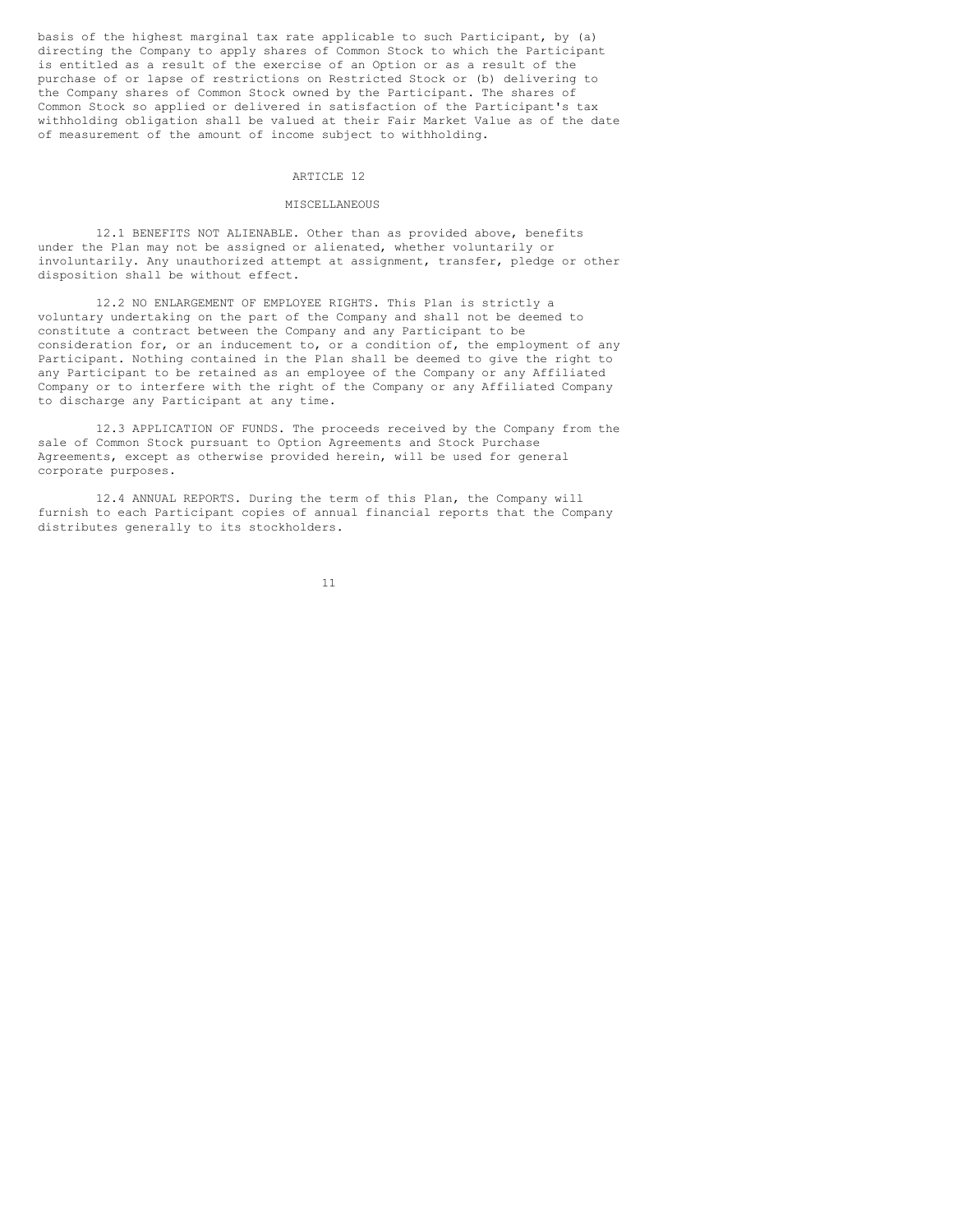#### STOCK OPTION AGREEMENT

TYPE OF OPTION (CHECK ONE): [ ] INCENTIVE [ ] NONQUALIFIED

This Stock Option Agreement (the "Agreement") is entered into as of 1 200 , by and between SONUS PHARMACEUTICALS, INC., a Delaware<br>(the "Company"), and (the "Optionee") pursuant to the corporation (the "Company"), and \_\_\_\_\_\_\_\_\_\_\_\_\_ (the "Optionee") pursuant to the Company's 2000 Stock Incentive Plan (the "Plan"). Any capitalized term not defined herein shall have the meaning ascribed to it in the Plan.

1. GRANT OF OPTION. The Company hereby grants to Optionee an option (the "Option") to purchase all or any portion of a total of\_\_\_\_\_\_\_\_\_\_\_\_\_\_\_\_(\_\_\_\_\_\_\_\_) shares (the "Shares") of the Common Stock of the Company at a purchase price of \_\_\_\_\_\_\_\_\_\_\_\_\_ (\$\_\_\_\_\_\_\_\_ ) per share (the "Exercise Price"), subject to the terms and conditions set forth herein and the provisions of the Plan. If the box marked "Incentive" above is checked, then this Option is intended to qualify as an "incentive stock option" as defined in Section 422 of the Internal Revenue Code of l986, as amended (the "Code"). If this Option fails in whole or in part to qualify as an incentive stock option, or if the box marked "Nonqualified" is checked, then this Option shall to that extent constitute a nonqualified stock option.

2. VESTING OF OPTION. The right to exercise this Option shall vest in installments, and this Option shall be exercisable from time to time in whole or in part as to any vested installment, as follows:

#### $<$ TABLE> <CAPTION>

| On or After:                                                      | This Option shall be<br>Exercisable as to |  |  |
|-------------------------------------------------------------------|-------------------------------------------|--|--|
| $<$ S><br>the first anniversary of this Agreement:<br>(i)         | <<<br>% of the Shares                     |  |  |
| (ii) the second anniversary of this Agreement:                    | an additional % of the Shares             |  |  |
| (iii) the third anniversary of this Agreement:                    | an additional % of the Shares             |  |  |
| (iv) the fourth anniversary of this Agreement:                    | an additional % of the Shares             |  |  |
| (v) the fifth anniversary of this Agreement:<br>$\langle$ /TABLE> | an additional % of the Shares             |  |  |

No additional shares shall vest after the date of termination of Optionee's Continuous Service, as defined below, but this Option shall continue to be exercisable in accordance with Section 3 hereof with respect to that number of shares that have vested as of the date of termination of Optionee's Continuous Service. As used in this Agreement, the term "Continuous Service" means (i) employment by either the Company or any parent or subsidiary corporation of the Company, or by a corporation or a parent or subsidiary of a corporation issuing or assuming a stock option in a transaction to which Section 424(a) of the Internal Revenue Code of 1986, as amended (the "Code") applies, which is uninterrupted except for vacations, illness (except for permanent disability, as defined in Section 22(e)(3) of the Code), or leaves of absence which are approved in writing by the Company or any of such other employer corporations, if applicable, (ii) service as a member of the Board of Directors or as an officer of the Company until Optionee resigns, is removed from office, or Optionee's term of office expires and he is not reelected, or (iii) so long as Optionee is engaged as a consultant or service provider to the Company or other corporation referred to in clause (i) above.

3. TERM OF OPTION. Optionee's right to exercise this Option shall terminate immediately upon the first to occur of the following:

(a) the expiration of ten (10) years from the date of this Agreement;

(b) termination of Optionee's Continuous Service if such termination occurs for any reason other than permanent disability, death or voluntary resignation;

(c) the expiration of \_\_\_ (\_) month from the date of termination of Optionee's Continuous Service if such termination occurs due to voluntary resignation; provided, however, that if Optionee dies during such one-month period the provisions of Section 3(e) below shall apply;

(d) the expiration of one (1) year from the date of termination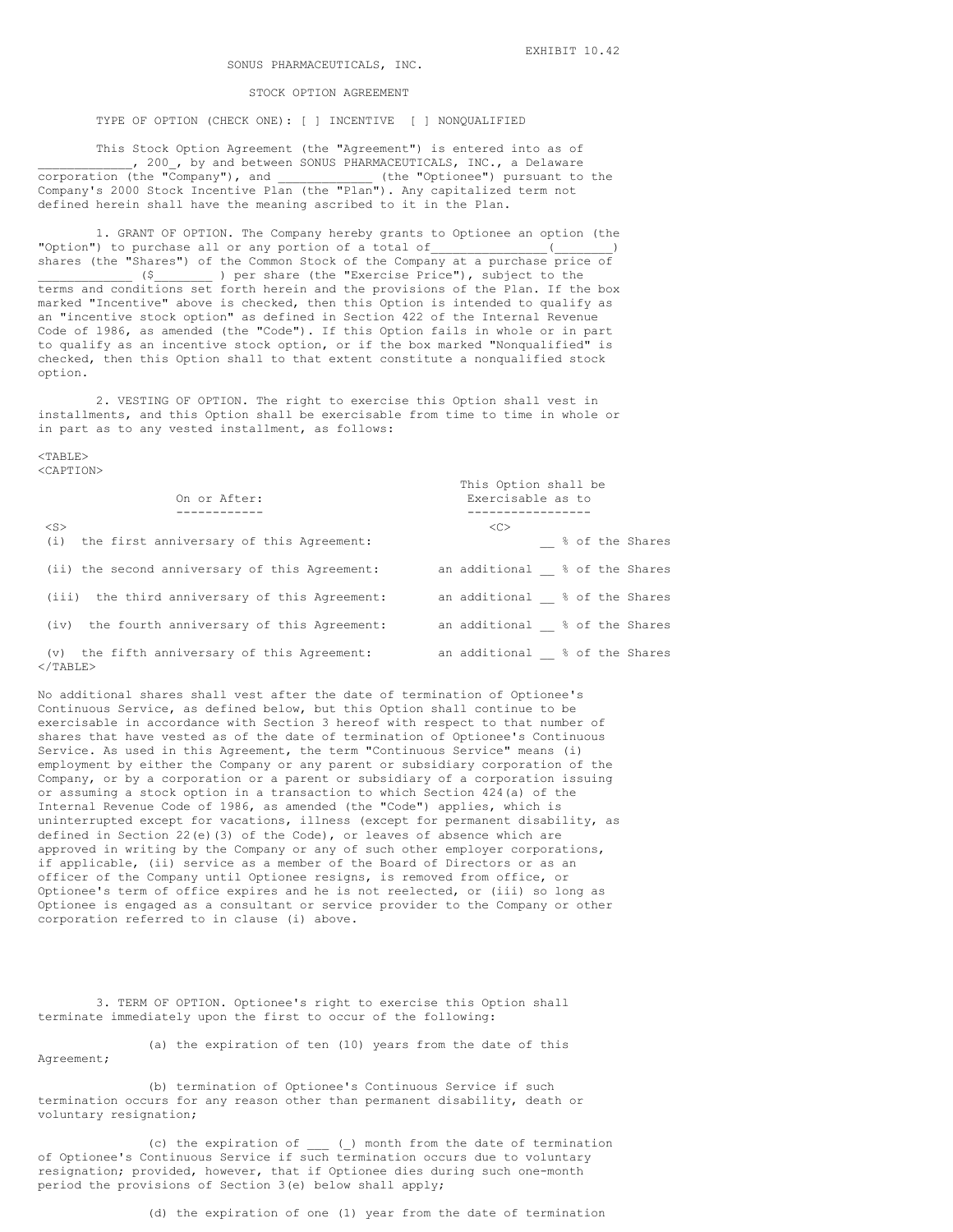of Optionee's Continuous Service if such termination is due to permanent disability of the Optionee (as defined in Section 22(e)(3) of the Code);

(e) the expiration of one (1) year from the date of termination of Optionee's Continuous Service if such termination is due to Optionee's death or if death occurs during the one-month period following termination of Optionee's Continuous Service pursuant to Section 3(c) above; or

(f) upon the consummation of a "Change in Control" (as defined in Section 2.5 of the Plan), unless otherwise provided pursuant to Section 11 below.

4. EXERCISE OF OPTION. On or after the vesting of any portion of this Option in accordance with Sections 2 or 11 hereof, and until termination of the right to exercise this Option in accordance with Section 3 above, the portion of this Option which has vested may be exercised in whole or in part by the Optionee (or, after his or her death, by the person designated in Section 5 below) upon delivery of the following to the Company at its principal executive offices:

(a) a written notice of exercise which identifies this Agreement and states the number of Shares then being purchased (but no fractional Shares may be purchased);

(b) a check or cash in the amount of the Exercise Price (or payment of the Exercise Price in such other form of lawful consideration as the Administrator may approve from time to time under the provisions of Section 5.3 of the Plan);

(c) a check or cash in the amount reasonably requested by the Company to satisfy the Company's withholding obligations under federal, state or other applicable tax laws with respect to the taxable income, if any, recognized by the Optionee in connection with the exercise of this Option (unless the Company and Optionee shall have made other arrangements for deductions or withholding from Optionee's wages, bonus or other compensation payable to Optionee, or by the withholding of Shares issuable upon exercise of this Option or the delivery of Shares owned by the Optionee in accordance with Section 11.1 of the Plan, provided such arrangements satisfy the requirements of applicable tax laws); and

(d) a letter, if requested by the Company, in such form and substance as the Company may require, setting forth the investment intent of the Optionee, or person designated in Section 5 below, as the case may be.

 $\mathfrak{D}$ 

5. DEATH OF OPTIONEE; NO ASSIGNMENT. The rights of the Optionee under this Agreement may not be assigned or transferred except by will or by the laws of descent and distribution, and may be exercised during the lifetime of the Optionee only by such Optionee. Any attempt to sell, pledge, assign, hypothecate, transfer or dispose of this Option in contravention of this Agreement or the Plan shall be void and shall have no effect. If the Optionee's Continuous Service terminates as a result of his or her death, and provided Optionee's rights hereunder shall have vested pursuant to Section 2 hereof, Optionee's legal representative, his or her legatee, or the person who acquired the right to exercise this Option by reason of the death of the Optionee (individually, a "Successor") shall succeed to the Optionee's rights and obligations under this Agreement. After the death of the Optionee, only a Successor may exercise this Option.

6. REPRESENTATIONS AND WARRANTIES OF OPTIONEE.

(a) Optionee represents and warrants that this Option is being acquired by Optionee for Optionee's personal account, for investment purposes only, and not with a view to the distribution, resale or other disposition thereof.

(b) Optionee acknowledges that the Company may issue Shares upon the exercise of the Option without registering such Shares under the Securities Act of l933, as amended (the "Securities Act"), on the basis of certain exemptions from such registration requirement. Accordingly, Optionee agrees that his or her exercise of the Option may be expressly conditioned upon his or her delivery to the Company of an investment certificate including such representations and undertakings as the Company may reasonably require in order to assure the availability of such exemptions, including a representation that Optionee is acquiring the Shares for investment and not with a present intention of selling or otherwise disposing thereof and an agreement by Optionee that the certificates evidencing the Shares may bear a legend indicating such non-registration under the Securities Act and the resulting restrictions on transfer. Optionee acknowledges that, because Shares received upon exercise of an Option may be unregistered, Optionee may be required to hold the Shares indefinitely unless they are subsequently registered for resale under the Securities Act or an exemption from such registration is available.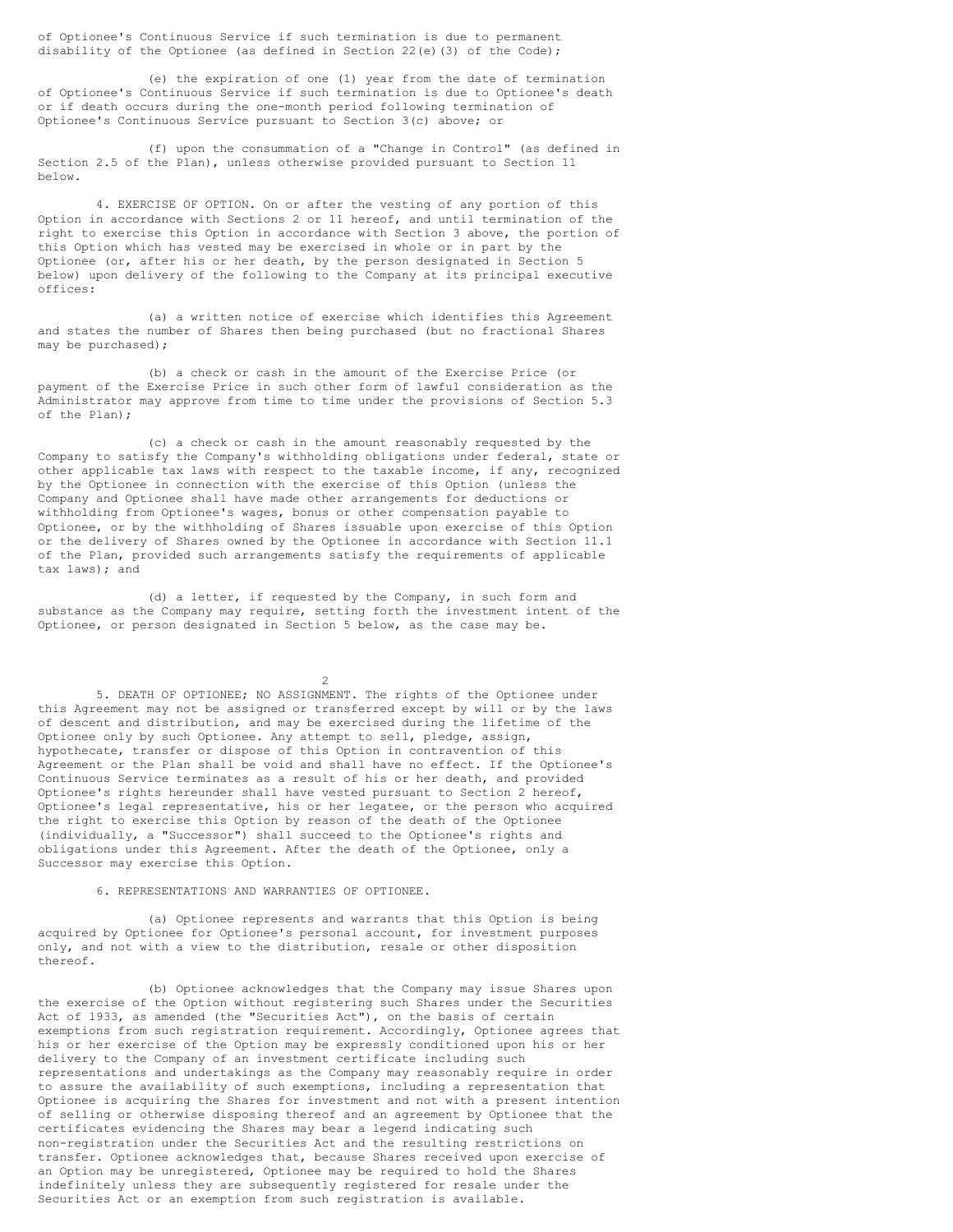(c) Optionee acknowledges receipt of a copy of the Plan and understands that all rights and obligations connected with this Option are set forth in this Agreement and in the Plan.

### 7. RIGHT OF FIRST REFUSAL.

(a) The Shares acquired pursuant to the exercise of this Option may be sold by the Optionee only in compliance with the provisions of this Section 7, and subject in all cases to compliance with the provisions of Section 6(b) hereof. Prior to any intended sale, Optionee shall first give written notice (the "Offer Notice") to the Company specifying (i) his or her bona fide intention to sell or otherwise transfer such Shares, (ii) the name and address of the proposed purchaser(s), (iii) the number of Shares the Optionee proposes to sell (the "Offered Shares"), (iv) the price for which he or she proposes to sell the Offered Shares, and (v) all other material terms and conditions of the proposed sale.

(b) Within thirty (30) days after receipt of the Offer Notice, the Company or its nominee(s) may elect to purchase all or any portion of the Offered Shares at the price and on the terms and conditions set forth in the Offer Notice by delivery of written notice (the "Acceptance Notice") to the Optionee specifying the number of Offered Shares that the Company or its nominees

3

elect to purchase. Within fifteen (15) days after delivery of the Acceptance Notice to the Optionee, the Company and/or its nominee(s) shall deliver to the Optionee payment of the amount of the purchase price of the Offered Shares to be purchased pursuant to this Section 7, against delivery by the Optionee of a certificate or certificates representing the Offered Shares to be purchased, duly endorsed for transfer to the Company or such nominee(s), as the case may be. Payment shall be made on the same terms as set forth in the Offer Notice or, at the election of the Company or its nominees(s), by check or wire transfer of funds. If the Company and/or its nominee(s) do not elect to purchase all of the Offered Shares, the Optionee shall be entitled to sell the balance of the Offered Shares to the purchaser(s) named in the Offer Notice at the price specified in the Offer Notice or at a higher price and on the terms and conditions set forth in the Offer Notice; provided, however, that such sale or other transfer must be consummated within 60 days from the date of the Offer Notice and any proposed sale after such 60-day period may be made only by again complying with the procedures set forth in this Section 7.

(c) The Optionee may transfer all or any portion of the Shares to a trust established for the sole benefit of the Optionee and/or his or her spouse or children without such transfer being subject to the right of first refusal set forth in this Section 7, provided that the Shares so transferred shall remain subject to the terms and conditions of this Agreement and no further transfer of such Shares may be made without complying with the provisions of this Section 7.

(d) Any Successor of Optionee pursuant to Section 5 hereof, and any transferee of the Shares pursuant to this Section 7, shall hold the Shares subject to the terms and conditions of this Agreement and no further transfer of the Shares may be made without complying with the provisions of this Section 7 and the Plan.

(e) The provisions of this Section 7 shall not apply to a sale of the Shares to the Company pursuant to Section 8 below.

(f) The rights provided the Company and its nominee(s) under this Section 7 shall terminate upon the closing of the initial public offering of shares of the Company's Common Stock pursuant to a registration statement filed with and declared effective by the Securities and Exchange Commission under the Securities Act.

# 8. COMPANY'S REPURCHASE RIGHT.

(a) The Company shall have the right (but not the obligation) to repurchase (the "Repurchase Right") any or all of the Shares acquired pursuant to the exercise of this Option in the event that the Optionee's Continuous Service should terminate for any reason whatsoever, including without limitation Optionee's death, disability, voluntary resignation or termination by the Company with or without cause. Upon exercise of the Repurchase Right, the Optionee shall be obligated to sell his or her Shares to the Company, as provided in this Section 8. The Repurchase Right may be exercised by the Company at any time during the period commencing on the date of termination of Optionee's Continuous Service and ending one-hundred twenty (120) days after the last to occur of the following:

(i) the termination of Optionee's Continuous Service;

(ii) the expiration of Optionee's right to exercise this Option pursuant to Section 3 hereof; or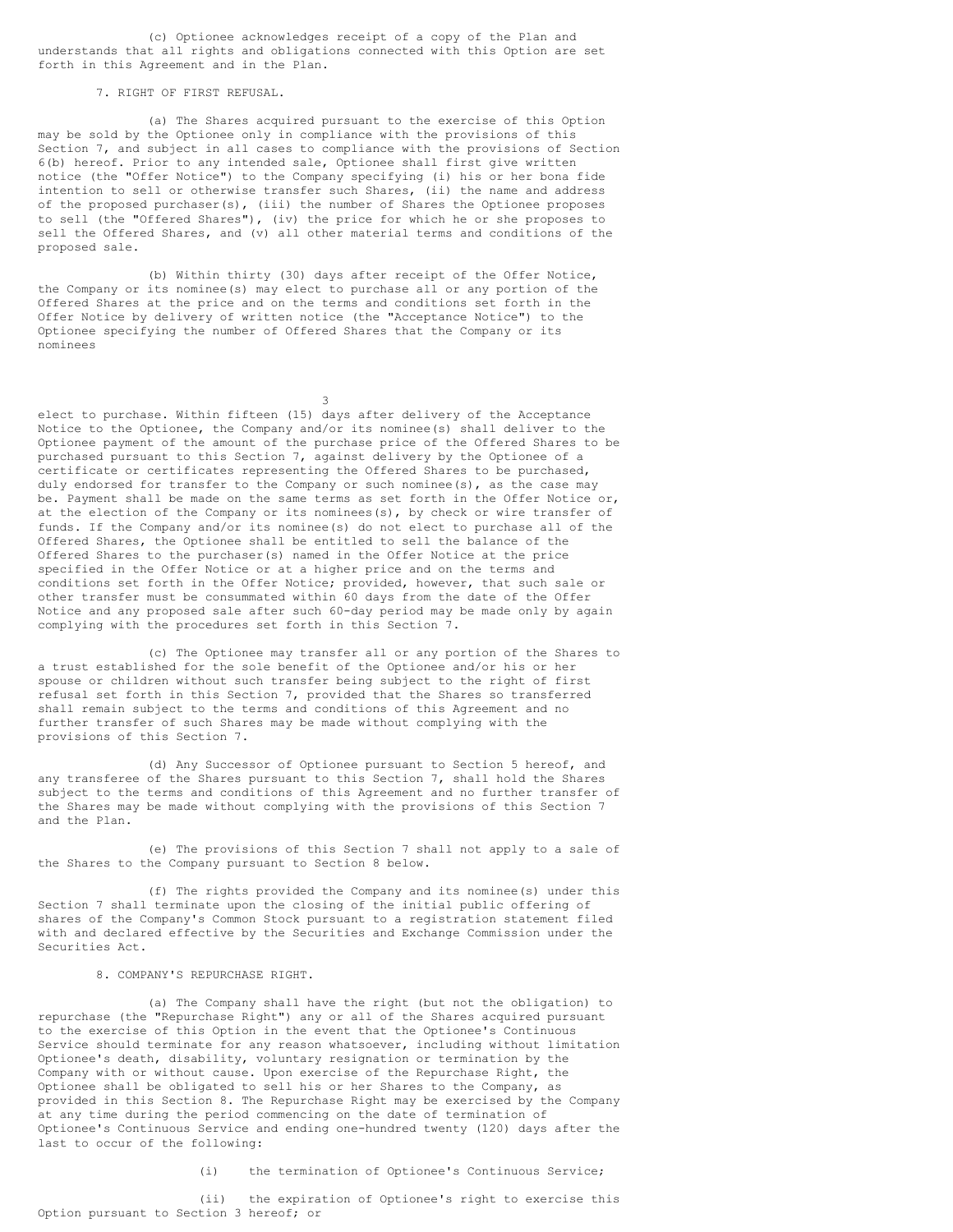(iii) in the event of Optionee's death, receipt by the Company of notice of the identity and address of Optionee's Successor (as defined in Section 5 hereof).

4

(b) The purchase price for Shares repurchased hereunder (the "Repurchase Price") shall be the Fair Market Value per share of Common Stock (determined in accordance with Section 2.12 of the Plan) as of the date of termination of Optionee's Continuous Service.

(c) Written notice of exercise of the Repurchase Right, stating the number of Shares to be repurchased and the Repurchase Price per Share, shall be given by the Company to the Optionee or his or her Successor, as the case may be, during the period specified in Section 8(a) above.

(d) The Repurchase Price shall be payable, at the option of the Company, by check or by cancellation of all or a portion of any outstanding indebtedness of Optionee to the Company, or by any combination thereof. The Repurchase Price shall be paid without interest within sixty (60) days after delivery of the notice of exercise of the Repurchase Right, against delivery by the Optionee or his or her Successor of a certificate or certificates representing the Shares to be repurchased, duly endorsed for transfer to the Company.

(e) The rights provided the Company under this Section 8 shall terminate upon the closing of the initial public offering of shares of the Company's Common Stock pursuant to a registration statement filed with and declared effective by the Securities and Exchange Commission under the Securities Act.

9. RESTRICTIVE LEGENDS.

(a) Optionee hereby acknowledges that federal securities laws and the securities laws of the state in which he or she resides may require the placement of certain restrictive legends upon the Shares issued upon exercise of this Option, and Optionee hereby consents to the placing of any such legends upon certificates evidencing the Shares as the Company, or its counsel, may deem necessary or advisable.

(b) In addition, all stock certificates evidencing the Shares shall be imprinted with a legend substantially as follows:

> THE SHARES OF STOCK REPRESENTED BY THIS CERTIFICATE ARE SUBJECT TO CERTAIN RESTRICTIONS ON TRANSFER, REPURCHASE RIGHTS AND A RIGHT OF FIRST REFUSAL IN FAVOR OF THE CORPORATION AND/OR ITS NOMINEE(S), AS SET FORTH IN A STOCK OPTION AGREEMENT. TRANSFER OF THESE SHARES MAY BE MADE ONLY IN COMPLIANCE WITH THE PROVISIONS OF SAID AGREEMENT, A COPY OF WHICH IS ON FILE AT THE PRINCIPAL OFFICE OF SAID CORPORATION. SUCH TRANSFER RESTRICTIONS, REPURCHASE RIGHTS AND RIGHT OF FIRST REFUSAL ARE BINDING ON TRANSFEREES OF THESE SHARES.

10. ADJUSTMENTS UPON CHANGES IN CAPITAL STRUCTURE. In the event that the outstanding shares of Common Stock of the Company are hereafter increased or decreased or changed into or exchanged for a different number or kind of shares or other securities of the Company by reason of a

5

recapitalization, stock split, combination of shares, reclassification, stock dividend or other similar change in the capital structure of the Company, then appropriate adjustment shall be made by the Administrator to the number of Shares subject to the unexercised portion of this Option and to the Exercise Price per share, in order to preserve, as nearly as practical, but not to increase, the benefits of the Optionee under this Option, in accordance with the provisions of Section 4.2 of the Plan.

11. CHANGE IN CONTROL. In the event of a Change in Control of the Company, (i) the vesting of this Option pursuant to Section 2 above shall automatically accelerate immediately prior to the consummation of such Change in Control if the Administrator does not take the action described in subitem (C) of this Section 11, and (ii) the Administrator in its discretion may take one or more of the following actions: (A) provide for the purchase or exchange of this Option for an amount of cash or other property having a value equal to the difference, or spread, between (x) the value of the cash or other property that the Optionee would have received pursuant to such Change in Control transaction in exchange for the shares issuable upon exercise of this Option had this Option been exercised immediately prior to such Change in Control transaction and (y) the Exercise Price, (B) adjust the terms of this Option in a manner determined by the Administrator to reflect the Change in Control, (C) cause this Option to be assumed, or new rights substituted therefor, by another entity, through the continuance of the Plan and the assumption of this Option, or the substitution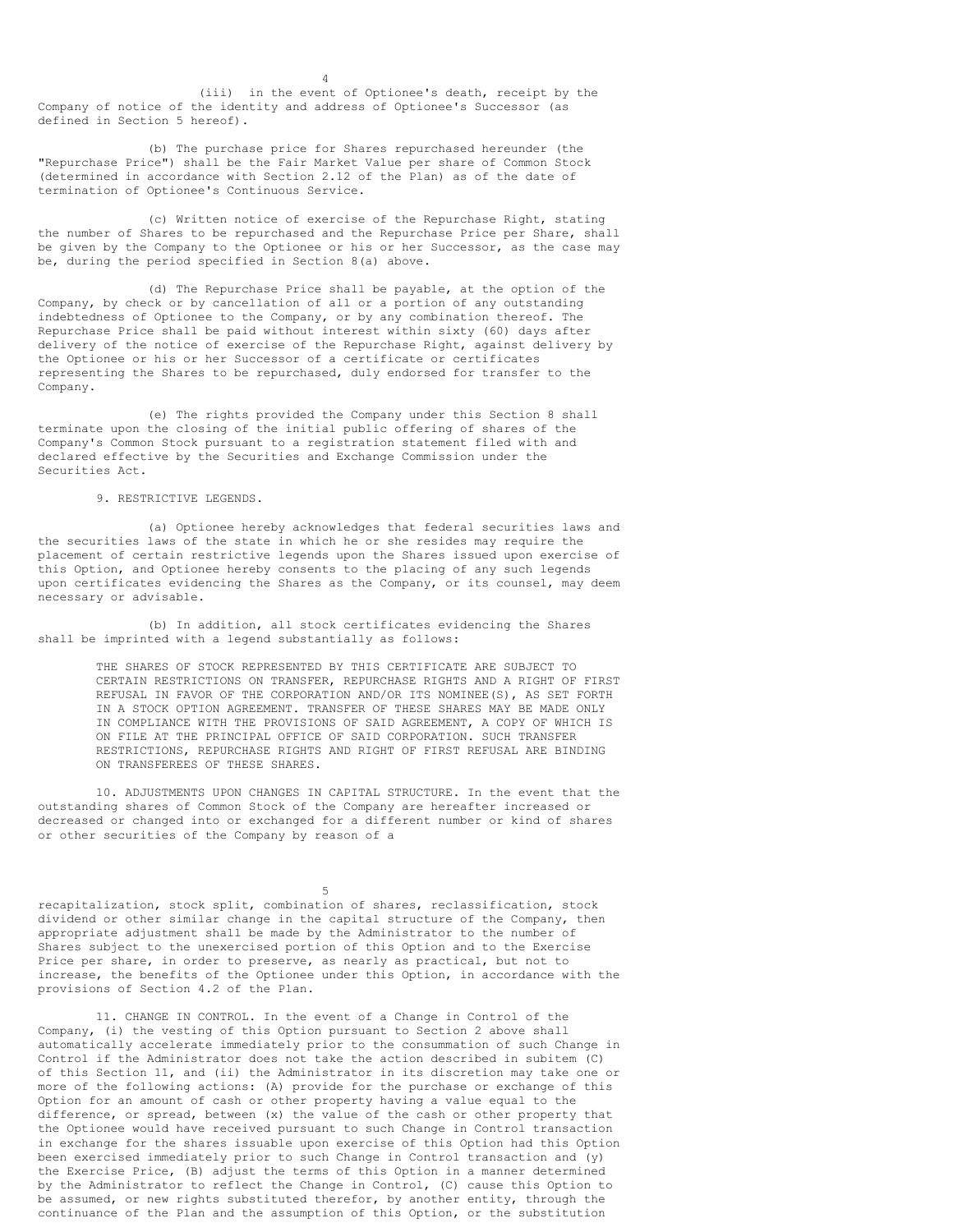for this Option of a new option of comparable value covering shares of a successor corporation, with appropriate adjustments as to the number and kind of shares and Exercise Price, in which event the Plan and this Option, or the new option substituted therefor, shall continue in the manner and under the terms so provided, or (D) make such other provision as the Administrator may consider equitable. If the Administrator does not take any of the forgoing actions, this Option shall terminate upon the consummation of the Change in Control and the Administrator shall cause written notice of the proposed transaction to be given to the Optionee not less than fifteen (15) days prior to the anticipated effective date of the proposed transaction.

12. NO EMPLOYMENT CONTRACT CREATED. Neither the granting of this Option nor the exercise hereof shall be construed as granting to the Optionee any right with respect to continuance of employment by the Company or any of its subsidiaries. The right of the Company or any of its subsidiaries to terminate at will the Optionee's employment at any time (whether by dismissal, discharge or otherwise), with or without cause, is specifically reserved.

13. RIGHTS AS SHAREHOLDER. The Optionee (or transferee of this option by will or by the laws of descent and distribution) shall have no rights as a shareholder with respect to any Shares covered by this Option until the date of the issuance of a stock certificate or certificates to him or her for such Shares, notwithstanding the exercise of this Option.

14. "MARKET STAND-OFF" AGREEMENT. Optionee agrees that, if requested by the Company or the managing underwriter of any proposed public offering of the Company's securities, Optionee will not sell or otherwise transfer or dispose of any Shares held by Optionee without the prior written consent of the Company or such underwriter, as the case may be, during such period of time, not to exceed 180 days following the effective date of the registration statement filed by the Company with respect to such offering, as the Company or the underwriter may specify.

15. INTERPRETATION. This Option is granted pursuant to the terms of the Plan, and shall in all respects be interpreted in accordance therewith. The Administrator shall interpret and construe this Option and the Plan, and any action, decision, interpretation or determination made in good faith by the Administrator shall be final and binding on the Company and the Optionee. As used in this

6

Agreement, the term "Administrator" shall refer to the committee of the Board of Directors of the Company appointed to administer the Plan, and if no such committee has been appointed, the term Administrator shall mean the Board of Directors.

16. NOTICES. Any notice, demand or request required or permitted to be given under this Agreement shall be in writing and shall be deemed given when delivered personally or three (3) days after being deposited in the United States mail, as certified or registered mail, with postage prepaid, and addressed, if to the Company, at its principal place of business, Attention: the Chief Financial Officer, and if to the Optionee, at his or her most recent address as shown in the employment or stock records of the Company.

18. GOVERNING LAW. The validity, construction, interpretation, and effect of this Option shall be governed by and determined in accordance with the laws of the State of California.

19. SEVERABILITY. Should any provision or portion of this Agreement be held to be unenforceable or invalid for any reason, the remaining provisions and portions of this Agreement shall be unaffected by such holding.

20. COUNTERPARTS. This Agreement may be executed in two or more counterparts, each of which shall be deemed an original and all of which together shall be deemed one instrument.

21. CALIFORNIA CORPORATE SECURITIES LAW. The sale of the shares that are the subject of this Agreement has not been qualified with the Commissioner of Corporations of the State of California and the issuance of such shares or the payment or receipt of any part of the consideration therefor prior to such qualification is unlawful, unless the sale of such shares is exempt from such qualification by Section 25100, 25102 or 25105 of the California Corporate Securities Law of l968, as amended. The rights of all parties to this Agreement are expressly conditioned upon such qualification being obtained, unless the sale is so exempt.

IN WITNESS WHEREOF, the parties have executed this Agreement as of the date first above written.

SONUS PHARMACEUTICALS, INC. "OPTIONEE"

 $\texttt{By:}\quad$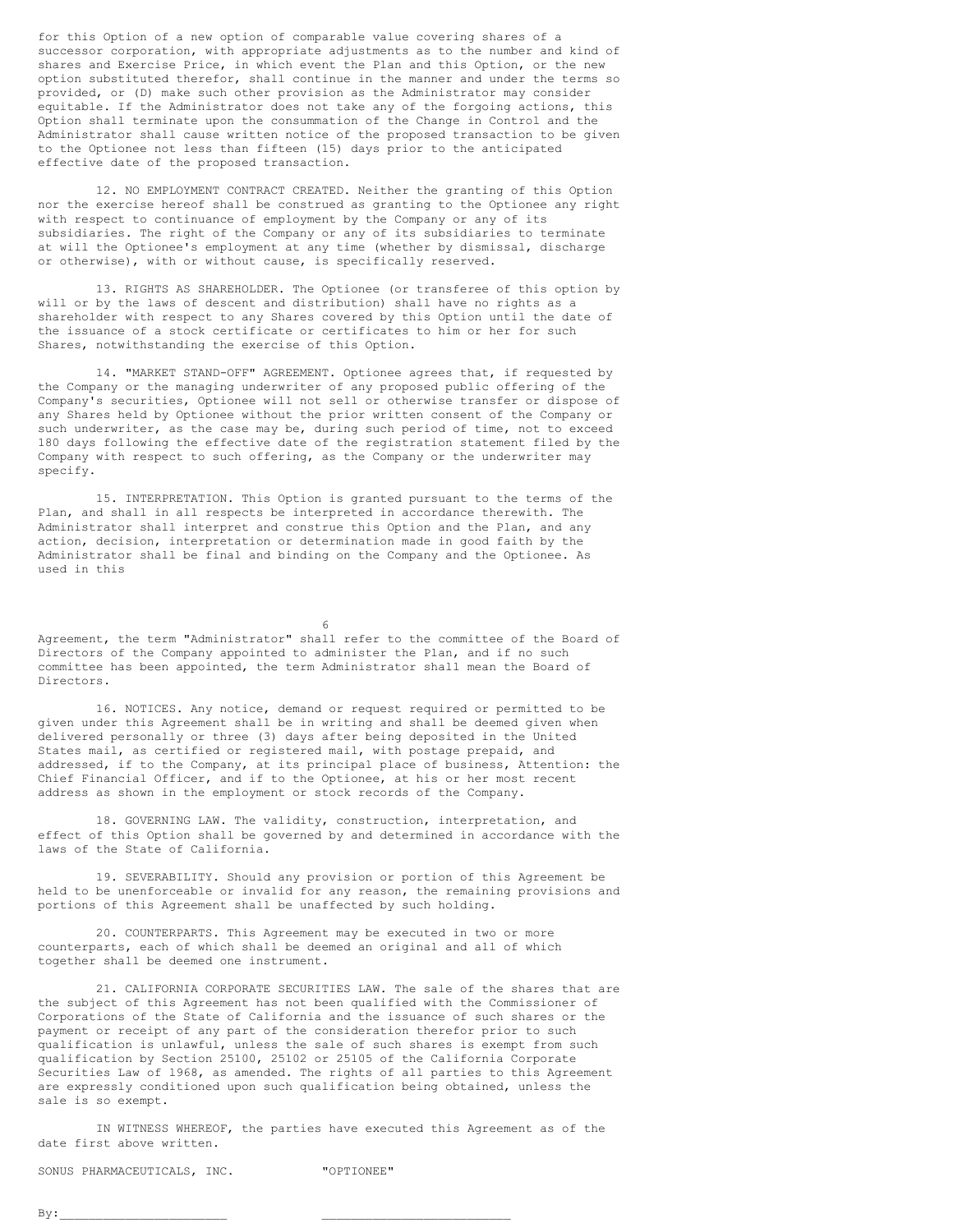(Signature)

(Type or print name)

7

Its: